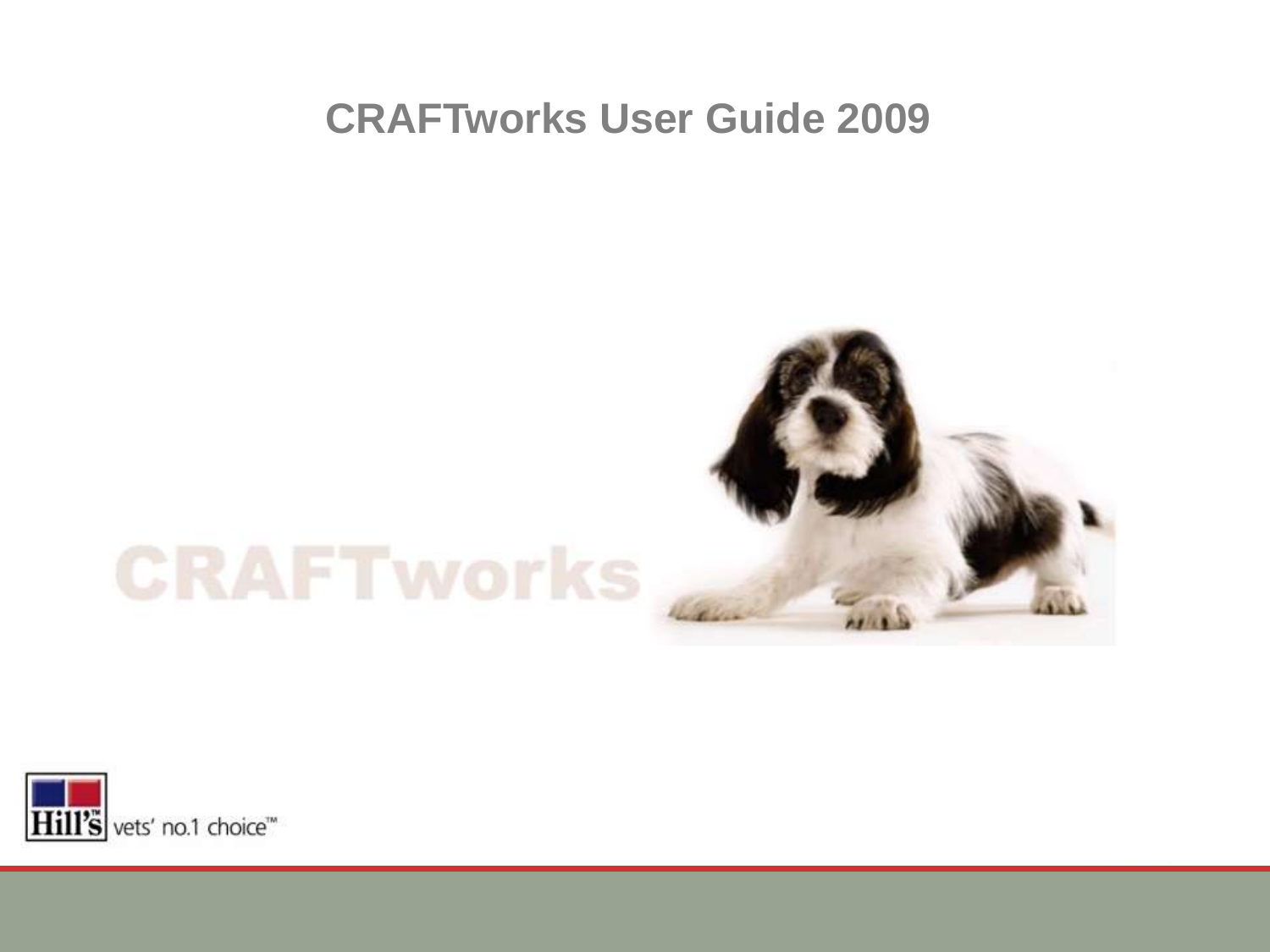# CRAFTworks User Guide

- **What is CRAFTworks?**
- **Logging in to CRAFTworks**
- **Installing Microsoft Silverlight**
- **CRAFTworks Landing Page**
- Section  $1 = 'Create Recommendation' area$
- Section  $2 = 'Client$  Registration' area
- Section  $3 = 'Find Client' area$
- Section  $4 = 'View$  Recommendation' area
- Section 5 = 'Clinic & Staff Details' area
- Section  $6 = 'View$  Product List' area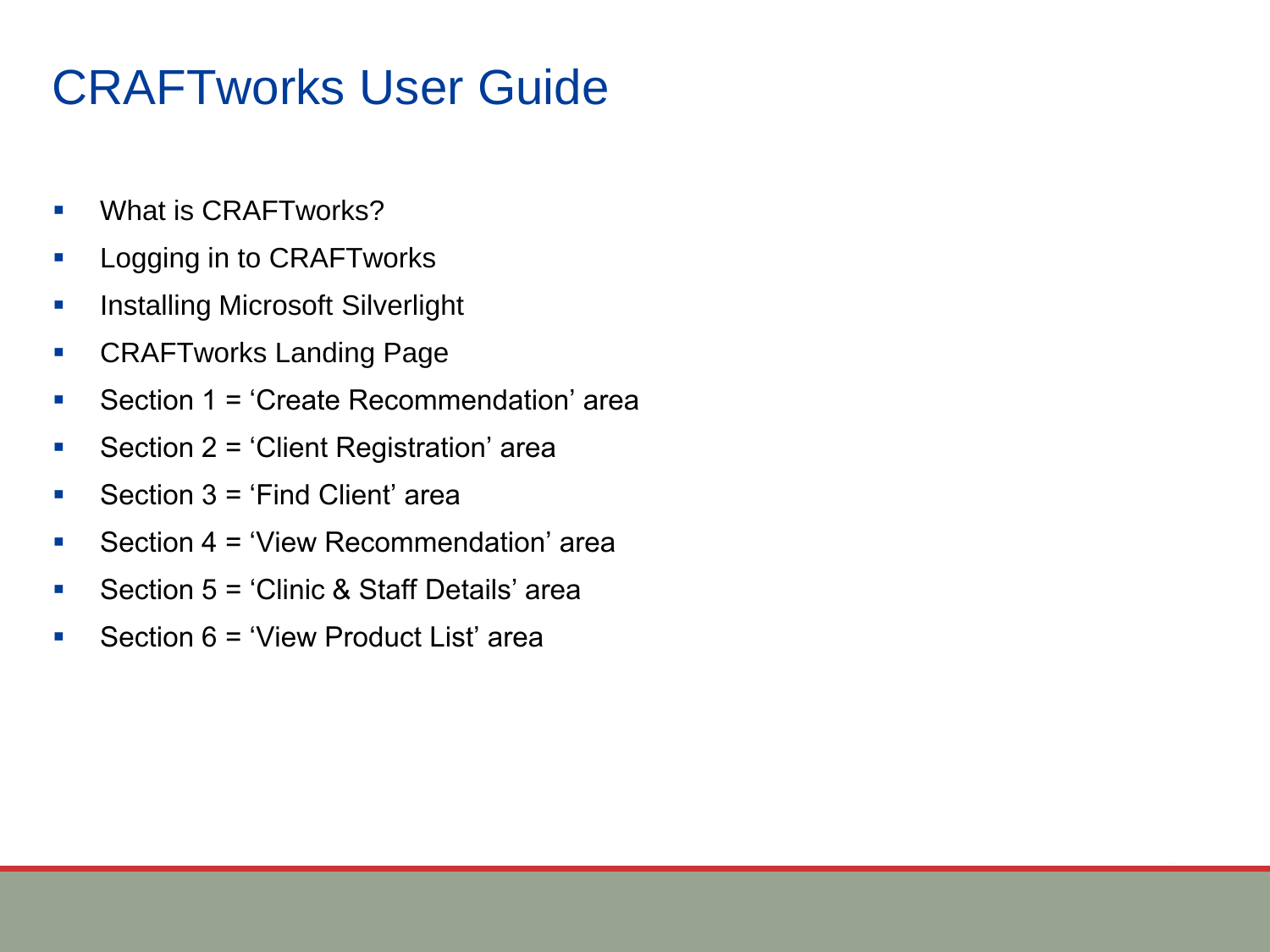### What is CRAFTworks?

- **CRAFTworks allows vet clinics to input customer and pet data and output feeding** instruction and recommendations for each pet relevant to their diagnosis
- **These recommendations can be printed off and handed to the customer**
- Vet clinics can also opt customers in to a follow-up call centre programme, as well as email, news and offers
- **Reward points are earned for uploading customer data**
- **Reward points can be redeemed for a wide range of Hill's products**

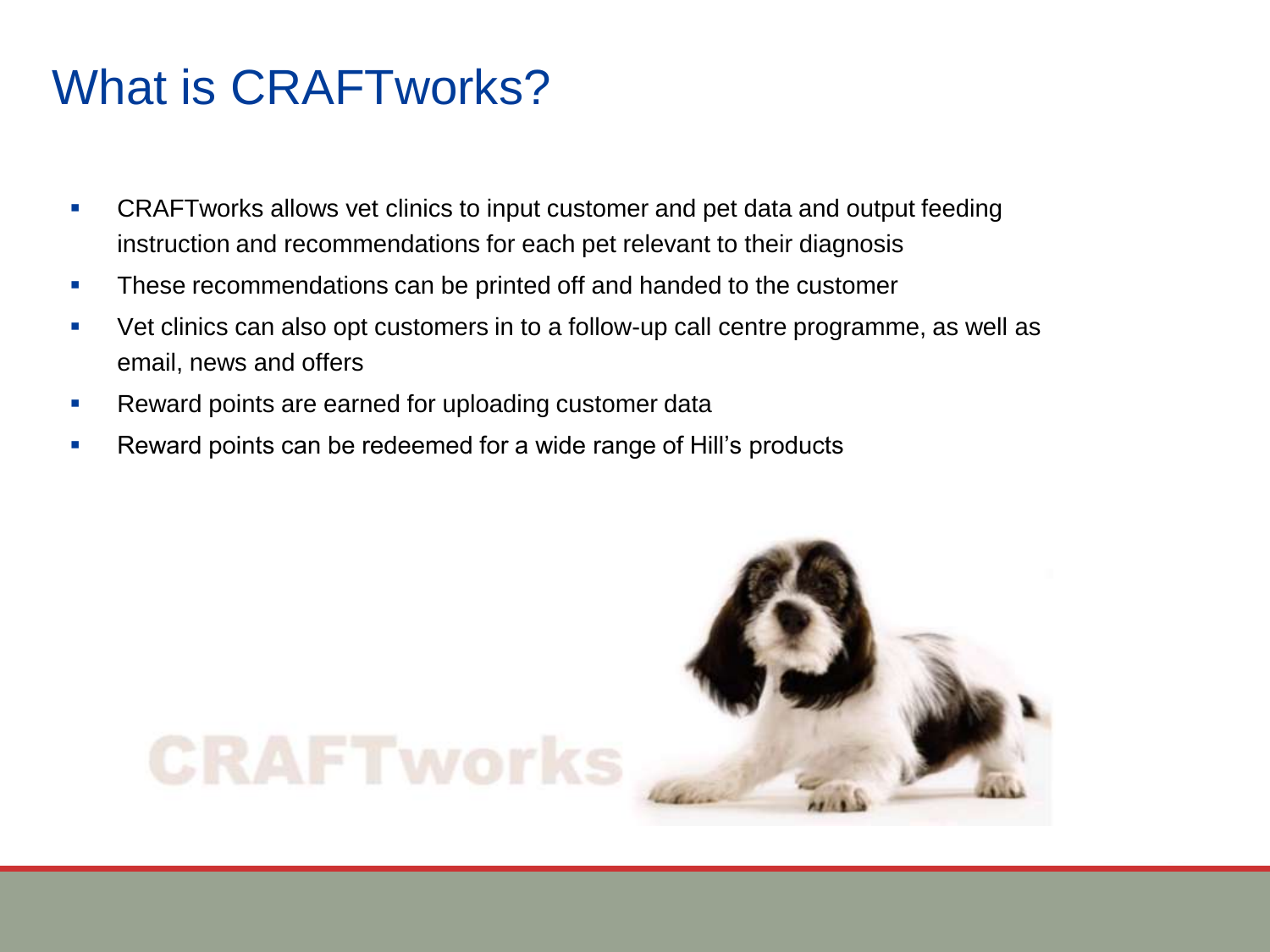# Logging in to CRAFTworks

- Register to become a VNA member at [www.hillspet.co.uk/partners](http://www.hillspet.co.uk/partners) Click 'Register Now'
- You will be taken to the registration page where you will need your Hill's account number – this is your U NUMBER – to register
- Follow the registration instructions
- When you have registered as a VNA member you will see the link to CRAFTworks on the VNA portal homepage
- Click on this link to access CRAFTworks
- CRAFTworks requires a plugin called Silverlight to operate successfully. If this is not already installed on your computer you will need to install it before using CRAFTworks – see next slide

| <b>BECK</b> vehr zw. 1 choice |                                                                                                                                                                                                    |  |
|-------------------------------|----------------------------------------------------------------------------------------------------------------------------------------------------------------------------------------------------|--|
|                               | <b>Hill's Professional Partners</b>                                                                                                                                                                |  |
|                               | Welcome to the 1973 Professional Partners Portal                                                                                                                                                   |  |
|                               | This adv is younded to per Padeconnel Fishions<br>If you need any assetsore to account the site of fix any further interestion.<br>please consei the HIEV Helphie or DEE 2830351- 853-52022 (403). |  |
|                               | <b>Hamsama / Entail</b><br><b>Fascanced</b>                                                                                                                                                        |  |
|                               | Finigatives presidentif chick (most                                                                                                                                                                |  |
|                               | Esta have not registered.<br>please)                                                                                                                                                               |  |
|                               |                                                                                                                                                                                                    |  |
|                               |                                                                                                                                                                                                    |  |
|                               |                                                                                                                                                                                                    |  |
|                               |                                                                                                                                                                                                    |  |
|                               |                                                                                                                                                                                                    |  |
|                               |                                                                                                                                                                                                    |  |
| Hal's vest no Liberal         |                                                                                                                                                                                                    |  |
|                               | Hill's Professional Partners                                                                                                                                                                       |  |
|                               | say Hills actions<br>Phoenix<br>Looms.                                                                                                                                                             |  |
|                               | to 1997 aurolise<br>United Kingdom<br><b>NEW ARTISTIC RD</b><br>Parts deal wear it, please and                                                                                                     |  |
|                               | Hill's Tankero Blueager or<br>FM's Comese Sance of NEEDERYN<br>(ROLTER KING)                                                                                                                       |  |
|                               |                                                                                                                                                                                                    |  |
|                               | Only takeders, shallers, exhibiting and other professional space may.<br>reply 10 believe HFP maintains. If you are eligible to per yearse close<br>the ketter leating                             |  |
|                               | <b>CONTENT</b>                                                                                                                                                                                     |  |
|                               |                                                                                                                                                                                                    |  |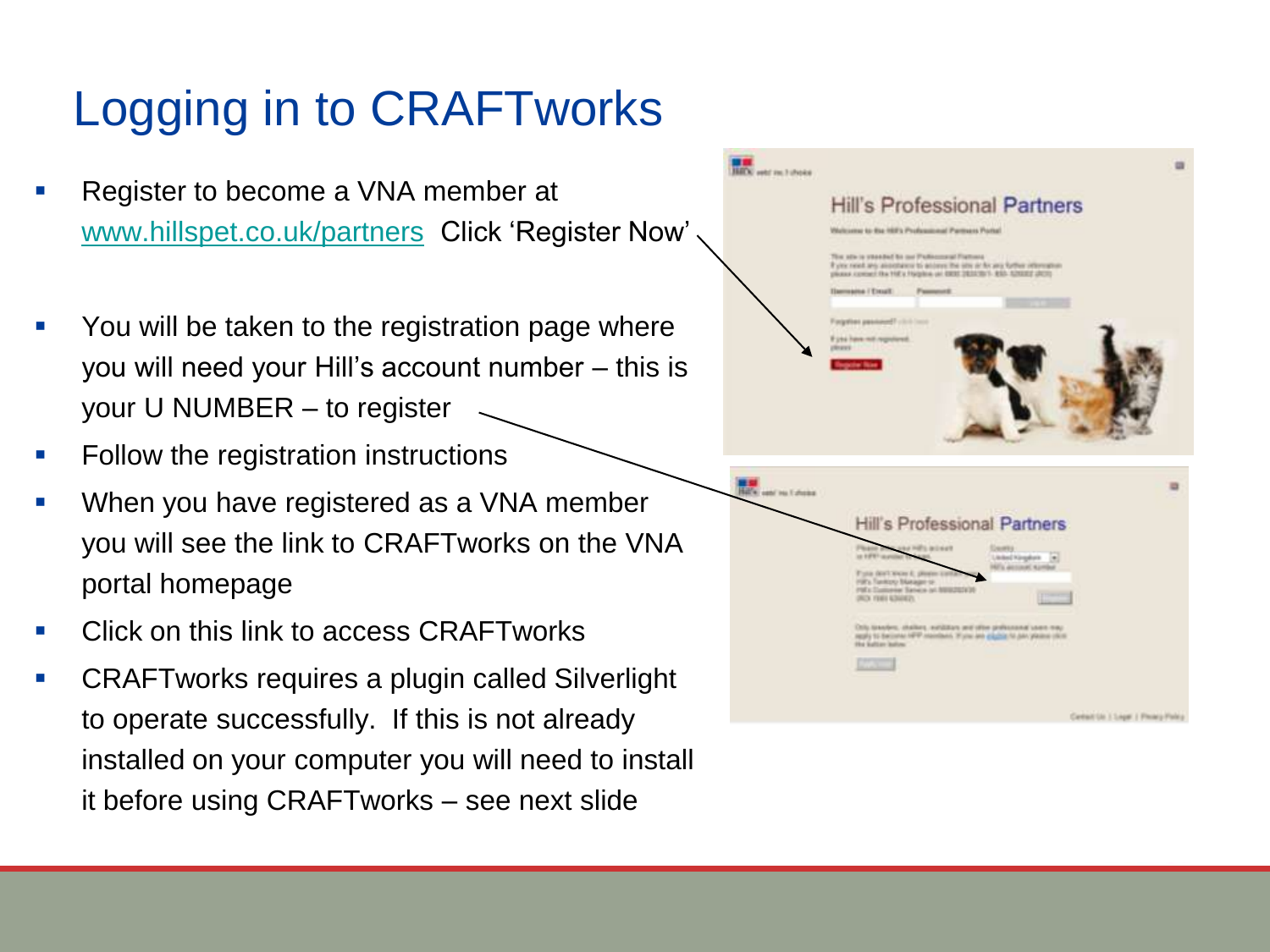# Installing Silverlight 2

- **If Silverlight is not already installed on your PC this will be automatically detected**
- A button should display on your webpage saying 'Install Silverlight'
- **Click 'Install'**
- A pop-up will appear asking you if you want to run or save the file
- **Click 'Run'**
- An 'Install Silverlight 2' button should appear
- **E** Click 'Install Now'
- The display should now read 'Silverlight is being installed on your computer'
- Wait while installation takes place. If another pop-up appears about Microsoft updates, check the box 'Enable Microsoft Updates' and click 'Next'
- Display should read 'Installation Successful'
- You may have to refresh the page (press F5) for the changes to take effect
- Click 'Close', and press the F5 button on your keyboard to refresh the webpage
- **The CRAFTworks landing page should appear**
- (If you have problems visit the [Microsoft Silverlight](http://www.microsoft.com/silverlight/) [website](http://www.microsoft.com/silverlight/) for more information)

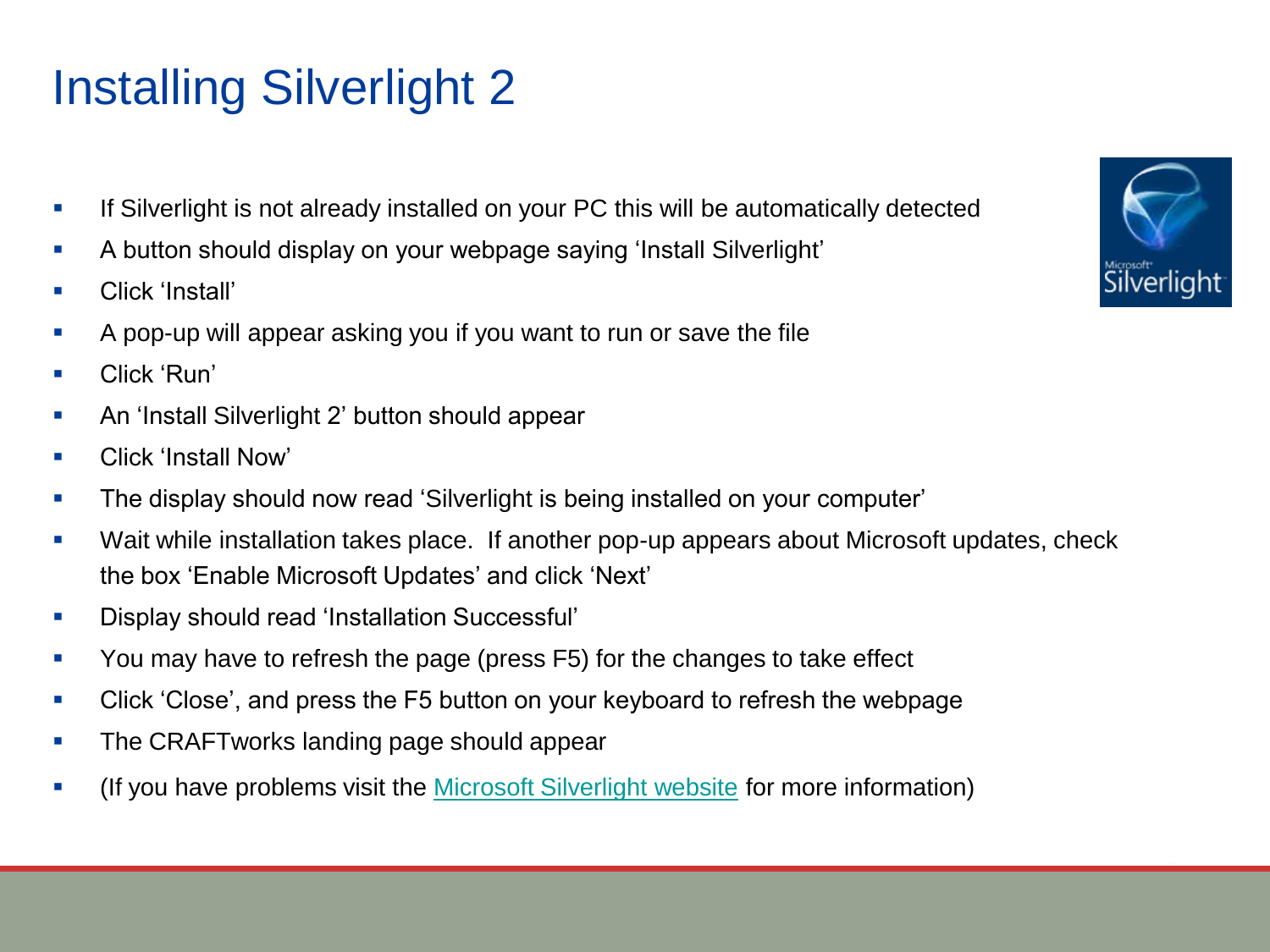# CRAFTworks landing page

 When you enter CRAFTworks the landing page will display with a choice of options along the top menu. A welcome note is displayed reminding users to enable pop-ups and have Adobe Acrobat version 8 or better installed. Minimise the welcome note by clicking the blue square in the top left corner. It will become a small grey box. To maximise it again, click the grey box.

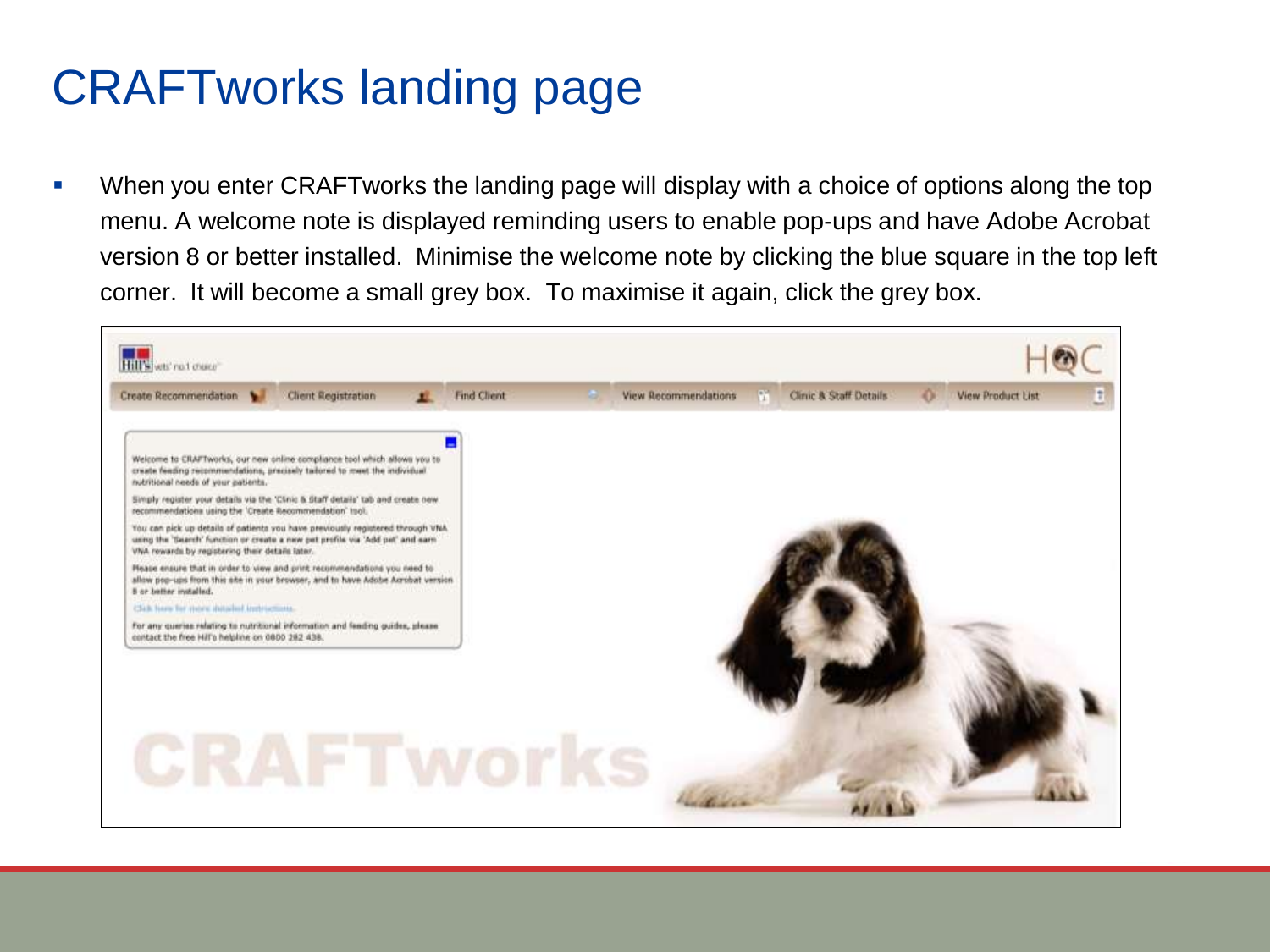# 1.0 'Create Recommendation' area

 Clicking on 'Create Recommendation' in the main menu brings up the 'Pet Details' pop-up. There are two routes: Route 1 = you can create a recommendation for an existing pet by entering the pet's name and clicking 'Find Pet'. Route 2 = you can create a recommendation for a new pet by entering the pet's name and clicking 'New Pet'.

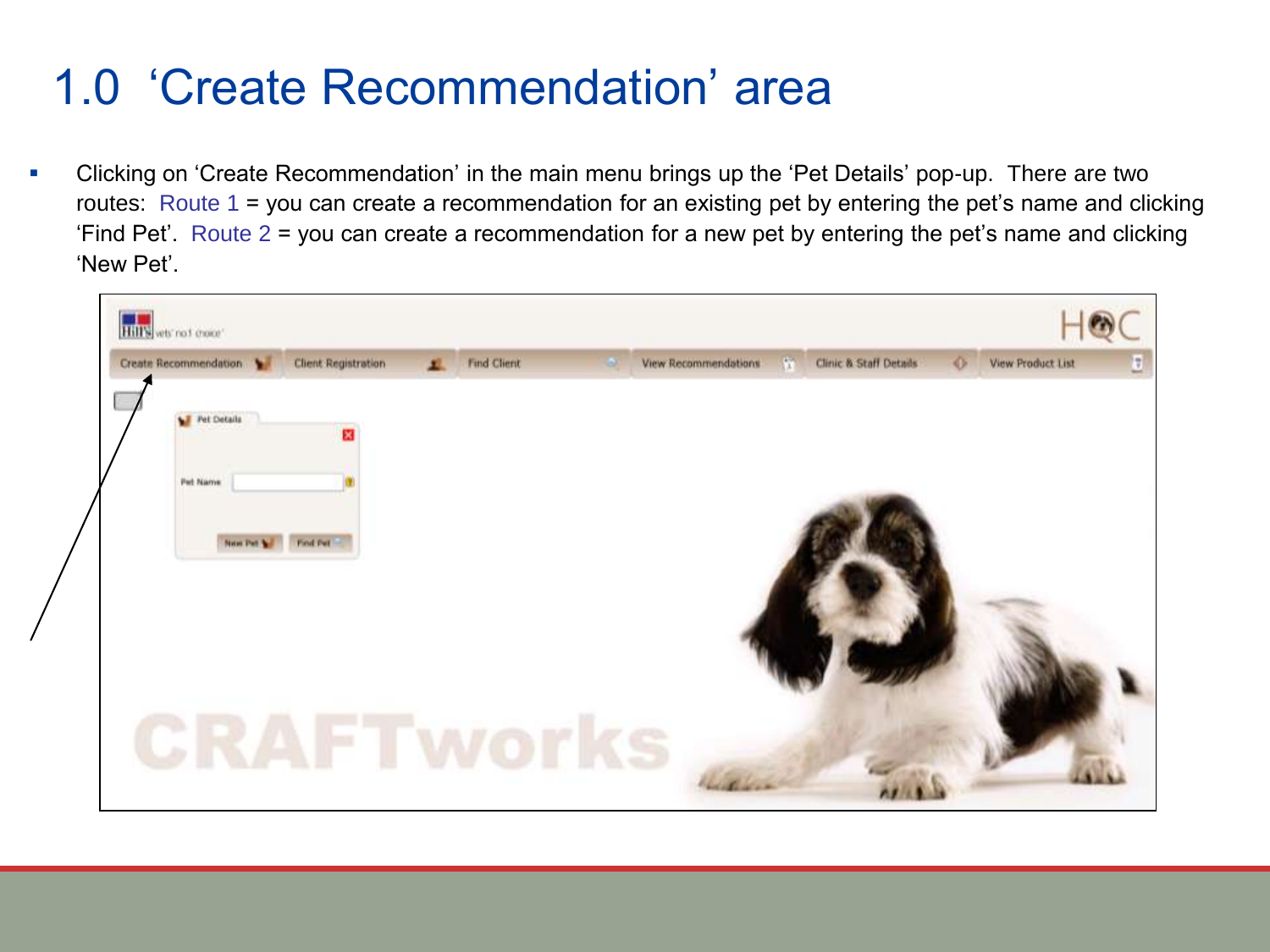#### 1.1 Creating a recommendation Route 1 = existing pet

- Route  $1 -$  creating a recommendation for an existing pet
- **Enter the pet's name and** click 'Find Pet'
- **The 'Find Existing Pet'** pop-up will appear with all pets of that name listed
- **Locate the pet and click** 'Select'
- **The 'Current Pet Details'** pop-up will display – see next slide

| Pet Details<br>$\overline{\mathsf{x}}$<br>Olli<br>Pet Name | <b>Note that throughout</b><br><b>CRAFTworks, hovering</b><br>your mouse over the<br>yellow '?' icon displays<br>instructive help text |
|------------------------------------------------------------|----------------------------------------------------------------------------------------------------------------------------------------|
| Find Pet<br>New Pet                                        |                                                                                                                                        |

| Pet Name      | Find Existing Pet<br>Olli |                |                                  |                      | Search            |  |
|---------------|---------------------------|----------------|----------------------------------|----------------------|-------------------|--|
| Owner Surname | <b>Pet Name</b>           | <b>Species</b> | Owner First Name<br><b>Breed</b> | <b>Date of Birth</b> | <b>Owner Name</b> |  |
| Select        | Olli                      | Dog            | Scottish Terrier                 | 06/2008              | Russell Donovan   |  |
|               |                           |                |                                  |                      |                   |  |
|               |                           |                |                                  |                      |                   |  |
|               |                           |                |                                  |                      |                   |  |
|               |                           |                |                                  |                      |                   |  |
|               |                           |                |                                  |                      |                   |  |
|               |                           |                |                                  |                      |                   |  |
|               |                           |                |                                  |                      |                   |  |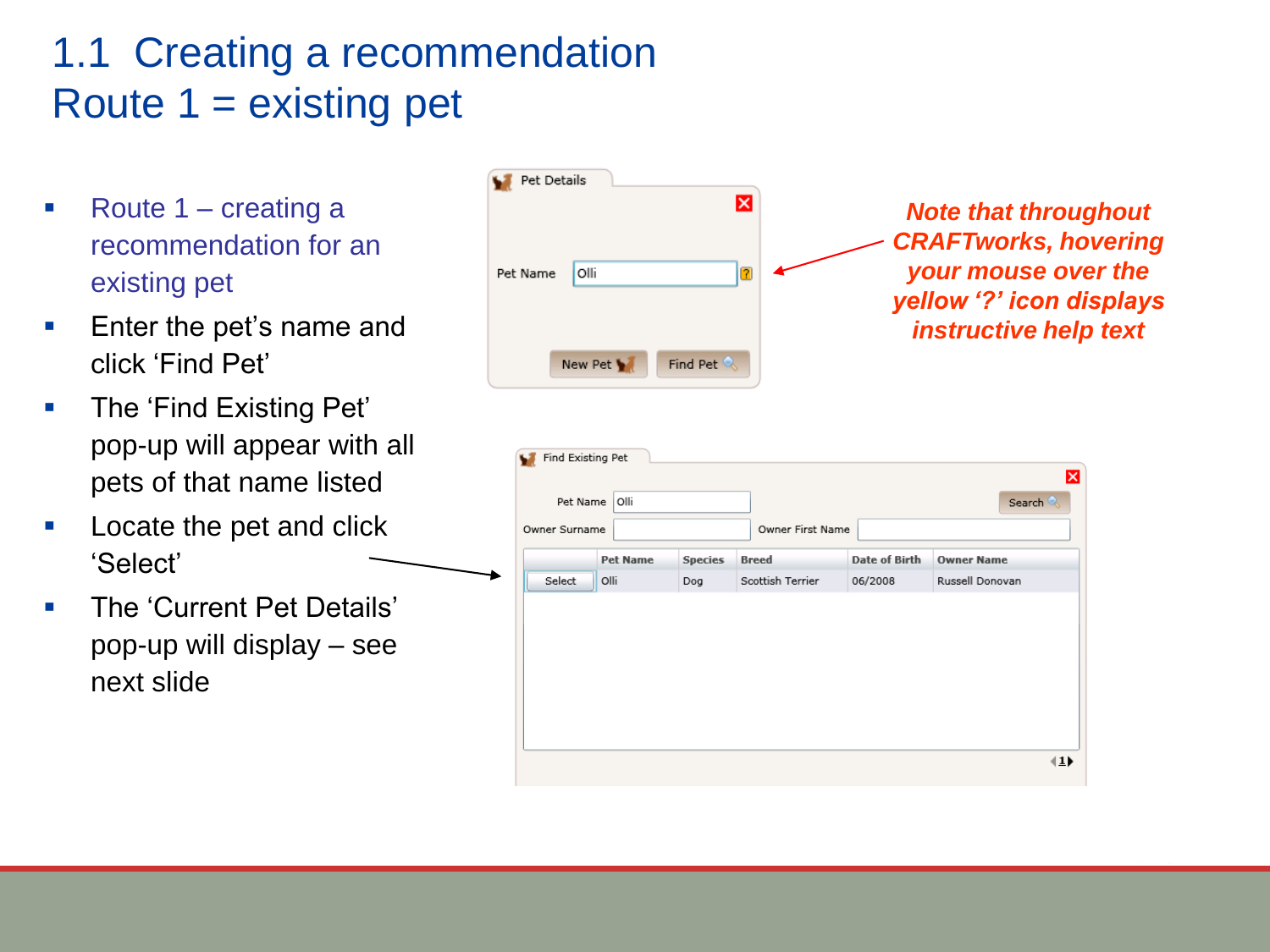#### 1.1.1. Creating a recommendation Route  $1 =$  existing pet

- The 'Current Pet Details' popup is displayed, with the name of the selected pet displayed
- **Fill in the current weight and** ideal weight of the pet (Kg)
- **Fill in the body condition of** the pet
- This data is important as it will be used to calculate the feeding suggestions in the recommendation
- You can choose to find the appropriate food product by filtering choices using the pet's condition …
- … or you can find the appropriate condition by filtering choices using products

| Current Pet Details   |                                                                                                       | ×               |
|-----------------------|-------------------------------------------------------------------------------------------------------|-----------------|
|                       | <b>n</b> Olli                                                                                         |                 |
| Current Weight Kg     | Ideal Weight Kg                                                                                       |                 |
| <b>Body Condition</b> | $\supset$ Very Thin $\bigcirc$ Underweight $\bigcirc$ Ideal Weight<br>Overweight O Obese              |                 |
|                       | Find By Condition<br>Back <                                                                           | Find By Product |
| Current Pet Details   | <mark>?</mark> Olli                                                                                   | ×ı              |
| Current Weight Kg     | Ideal Weight Kg   8.5<br>8.5                                                                          |                 |
| Body Condition        | $\circledcirc$ Very Thin $\circledcirc$ Underweight $\circledcirc$ Ideal Weight<br>Overweight O Obese |                 |
|                       | Find By Condition<br>Back <                                                                           | Find By Product |
|                       |                                                                                                       |                 |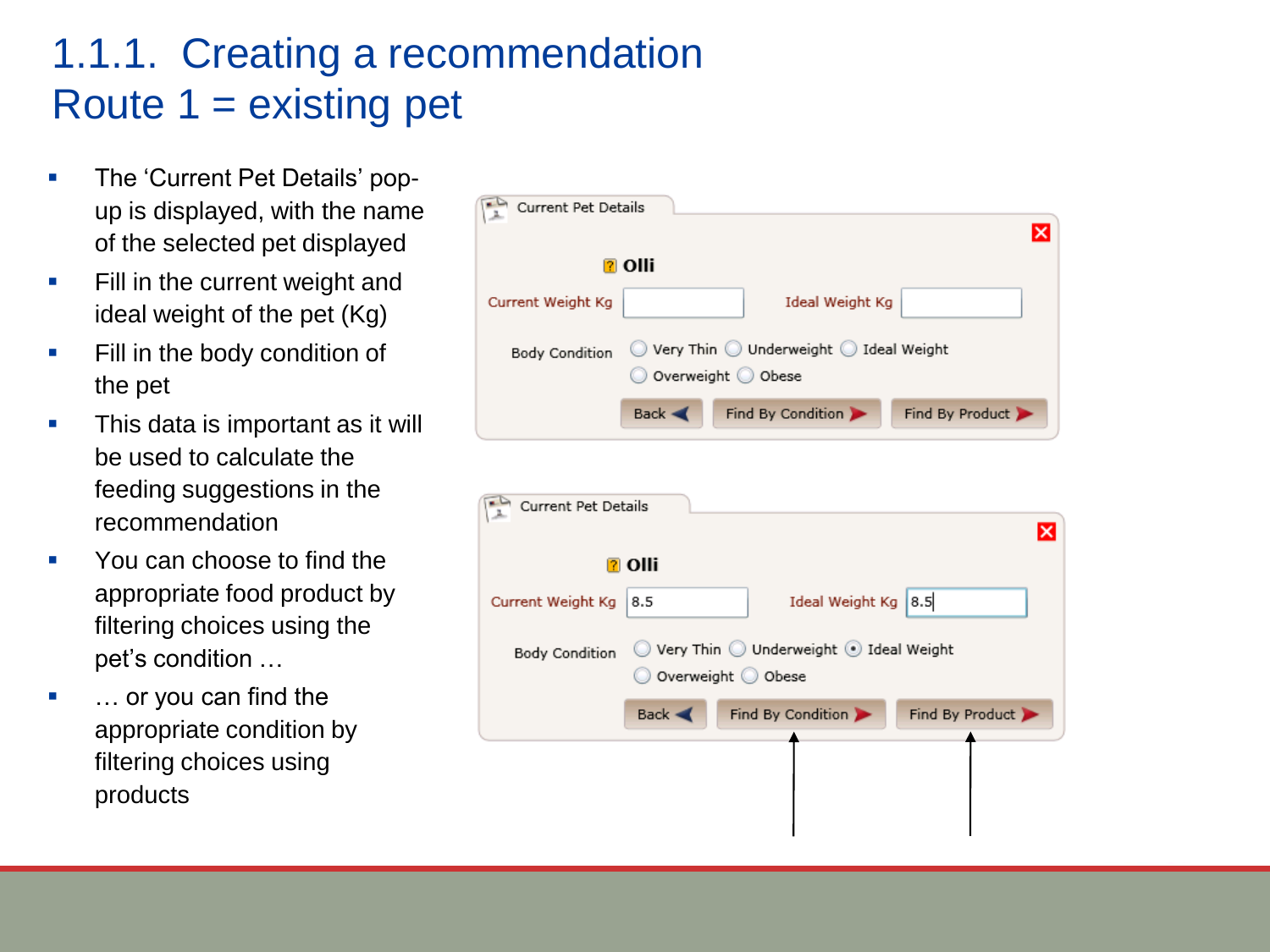#### 1.1.2. Creating a recommendation Route  $1 =$  existing pet

- Depending on how you choose to search the products, the 'Product by Condition' *OR* 'Condition by Product' pop-up is displayed
- Use the pre-loaded drop-down menus to choose the appropriate condition / product for the pet. Either:
	- The available *products* are filtered according to the chosen *condition*
	- **The available** *conditions* are filtered according to the chosen *product*
- The pop-up will now automatically populate itself with the relevant product data and information, including 'not recommended for' information
- The 'Back' button allows you to retrace steps if necessary
- Click 'Next' to continue

![](_page_9_Figure_8.jpeg)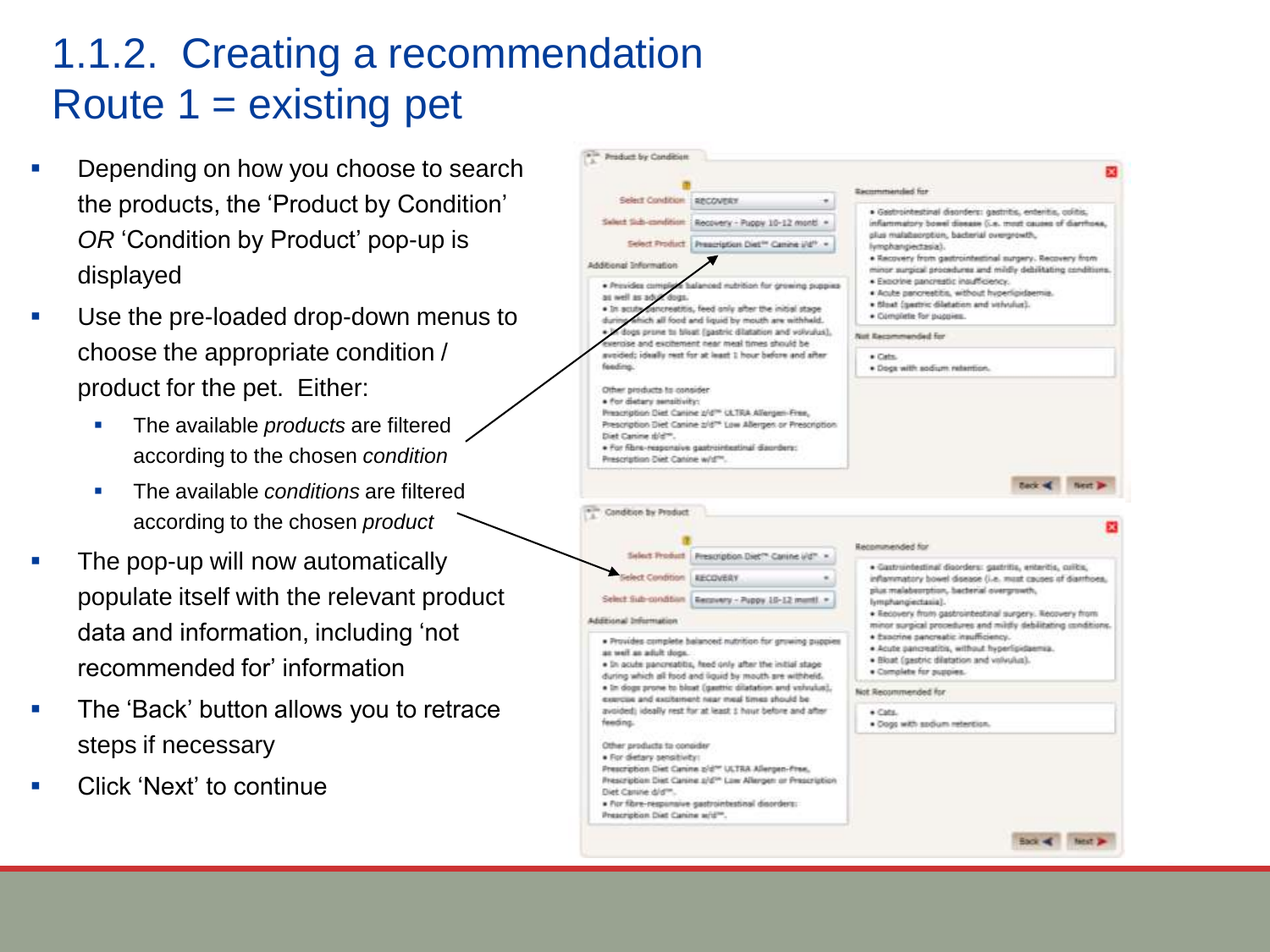#### 1.1.3. Creating a recommendation Route  $1 =$  existing pet

- **After clicking 'Next', the 'Supply Planning'** pop-up automatically displays
- Choose:
	- the appropriate proportions of wet and dry food
	- the flavour/variety/pack size of each product (drop down menus)
	- the quantities of product required
	- the number of weeks (supply)
- The Supply Planner will automatically calculate (and when amendments are made, recalculate) the cost of food per day
- **If also allows for a percentile adjustment** to allow for variation
- **The 'Back' button allows you to retrace** steps if necessary
- **EXECLICE** Click 'Next' when you have completed the data entry

![](_page_10_Figure_11.jpeg)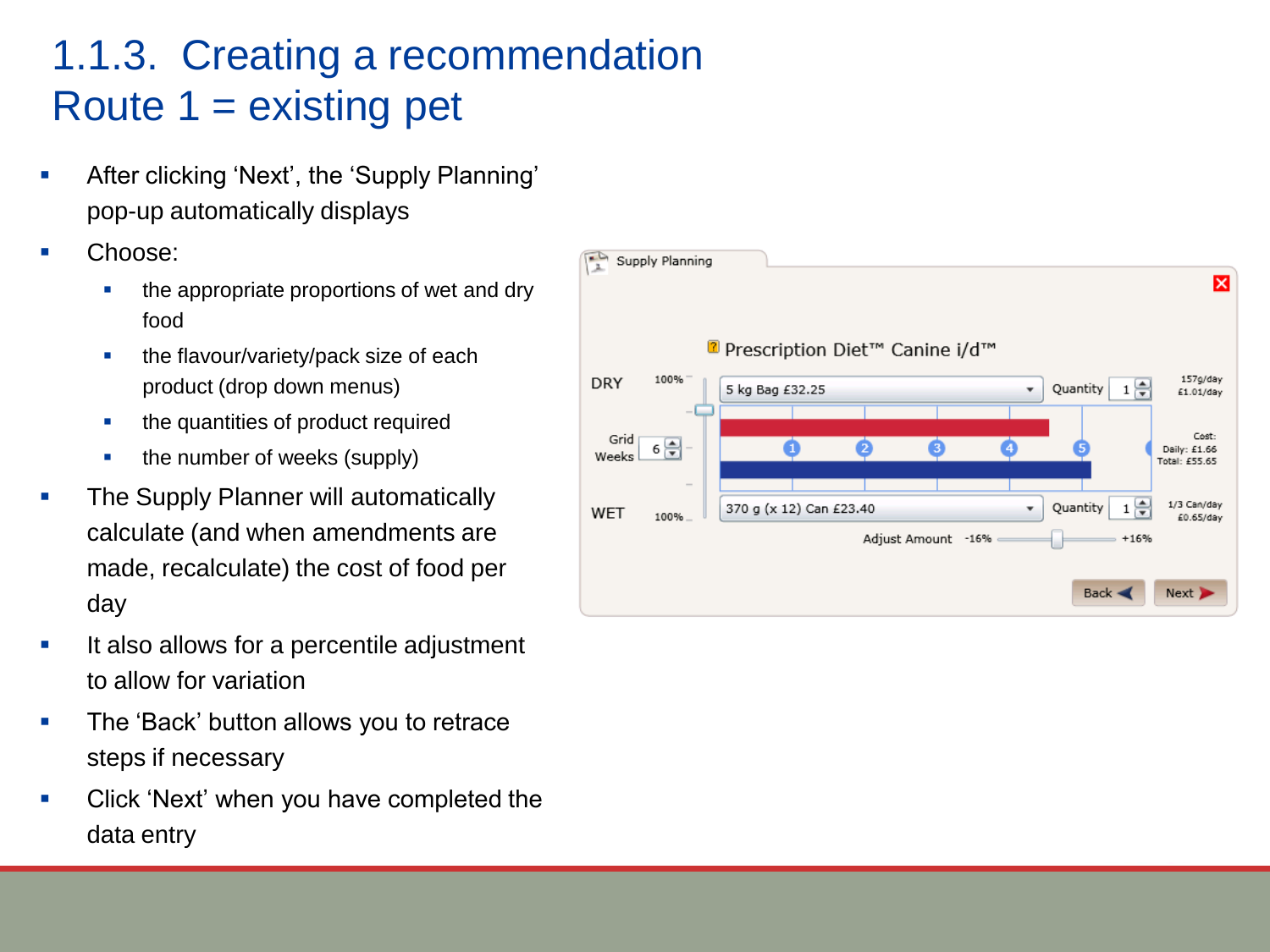#### 1.1.4. Creating a recommendation Route  $1 =$  existing pet

- **After clicking 'Next' the 'Prescriber'** Details' pop-up is displayed
- Use the checkboxes to indicate whether or not to opt the customer in for HQC Plus; to show 'pack costs' (food costs) on the recommendation; to email the recommendation to the customer
- **The Vet Nurse details will be pre**populated. Choose the correct Vet from the drop-down menu
- **Input any additional notes by typing** directly into the 'Notes' field
- **A** 'Back' button allows you to retrace steps if necessary
- Click 'Next' when you have completed the data entry

![](_page_11_Picture_7.jpeg)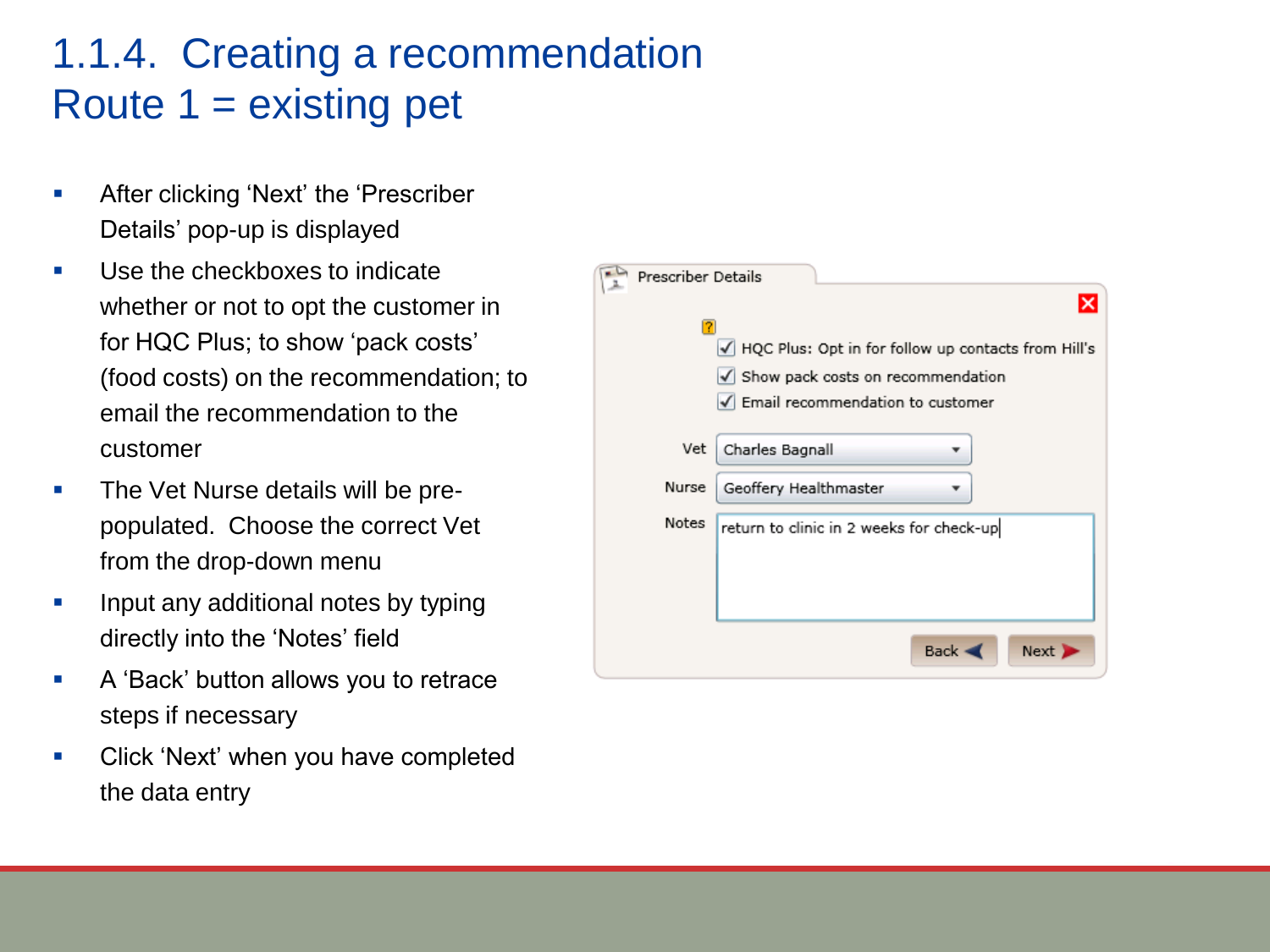#### 1.1.5. Creating a recommendation Route  $1 =$  existing pet

|       | es<br>Page   | <b>STEP</b><br>Hill's set not more?                                                                                                                                                                                                                                                                                                                                                                                                                                                                                                                                                                                                      |
|-------|--------------|------------------------------------------------------------------------------------------------------------------------------------------------------------------------------------------------------------------------------------------------------------------------------------------------------------------------------------------------------------------------------------------------------------------------------------------------------------------------------------------------------------------------------------------------------------------------------------------------------------------------------------------|
|       | <b>Salon</b> | Krista Belcher<br>Feeding Recommendation for "Olli"<br>Proper nutrition plays an important role in your pet's overall health and well being. Based on our assessment of your pet, we recommend<br>you lead Prescription Dert <sup>ha</sup> Canine 8d <sup>ras</sup> .                                                                                                                                                                                                                                                                                                                                                                    |
| print |              | Prescription Diet <sup>ro</sup> Canine (et <sup>ro</sup> is a highly digestible formula created specifically to belp manage dogs with gastrointestinal decreters.<br><b>Key Benefits</b><br>Helps to neutralise the radicals as it contains high level of anticulatets.<br>Highly digestible ingredients for better gastrointestinal health.<br>Provides special libres to help nourish the cells in the gass.<br>Please consult your vet for further information and guidance on what is best for your dog.                                                                                                                             |
|       |              | kα<br>ō                                                                                                                                                                                                                                                                                                                                                                                                                                                                                                                                                                                                                                  |
|       |              | Prescription Diet <sup>ra</sup> Canine int <sup>re</sup><br>Frescription Diet <sup>18</sup> Canine #d <sup>16</sup><br>Package Size 5 kg<br>Package Stor 370 g (x 12)<br>Daily Amount:157 g<br>Daily Areaust:5/3 Can<br>Package Cont £32.25<br>Paskage Cost #195<br>Daily Cost:\$1.01<br>Daly Cont 20.05<br>Package Lasts:32 days<br>Package Lasts 36 days<br>Feeding a mix a RBM By Ver Signing WWW. http://to-pdf.net - Demp Version By adjusting the mix of dry<br>and wet you may achieve cost saving. With the help of your veterinary healthcare team you can adjust feeding portions to<br>attain your pet's optimal body weight. |
|       |              | Switching to a new food:<br>To switch to a new food, gradually me increasing amounts of the new food with decreasing amounts of the old food over a 7 day period,<br>unless offerwise instructed.<br>A note from your veterinarian, Charles Bagnall, and nurse Geoffery Healthmaster<br>return to clinic in 2 weeks for check-up                                                                                                                                                                                                                                                                                                         |
|       | Attachments  | You have opted in for follow-up calls at 2 and 15 days<br>Krista Belcher<br>If you have any questions about your pet's dietary needs, please do not hesitate to call the<br>Practice telephone 0123<br>practice:<br>45678<br>You can also call Hill's Customer Service 0800 282438                                                                                                                                                                                                                                                                                                                                                       |
|       | Comments     |                                                                                                                                                                                                                                                                                                                                                                                                                                                                                                                                                                                                                                          |
|       |              |                                                                                                                                                                                                                                                                                                                                                                                                                                                                                                                                                                                                                                          |

- The recommendation will appear in a separate pop-up
- The recommendation contains any necessary additional suggestions and information, as well as contact names and numbers for your clinic
- Use the print icon to print off the final recommendation immediately and hand it to the customer
- Close the recommendation by clicking the cross in the top right corner
- **The recommendation will** automatically be saved for that pet and can be found again in 'View Recommendations' if necessary
- **A** 'Save Recommendation' pop-up will remain - click 'Done' to complete the process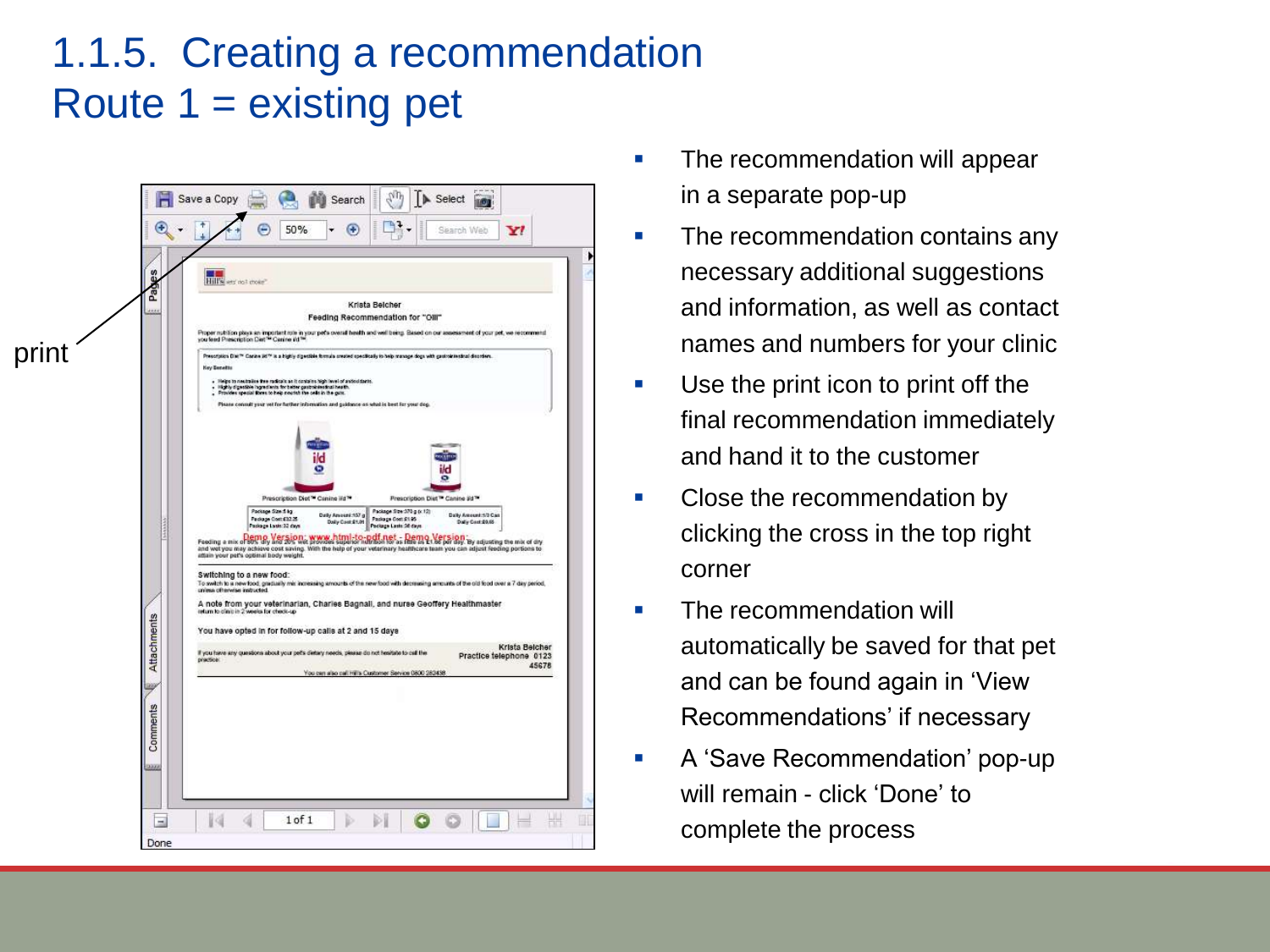#### 1.2 Creating a recommendation Route  $2 = new$  pet

- Route 2 creating a recommendation for a new pet
- Click 'Create Recommendation' in the main menu and the 'Pet Details' popup will display
- Enter the new pet's name and click 'New Pet' to create the recommendation
- **The 'Enter pet Details' pop-up will** display
- Enter the pet details Name (prepopulated if you previously typed it); Species; Breed; Gender; Date of Birth, month and year
- Click 'Next'
- The 'Current Pet Details' pop-up will display – see next slide

![](_page_13_Figure_8.jpeg)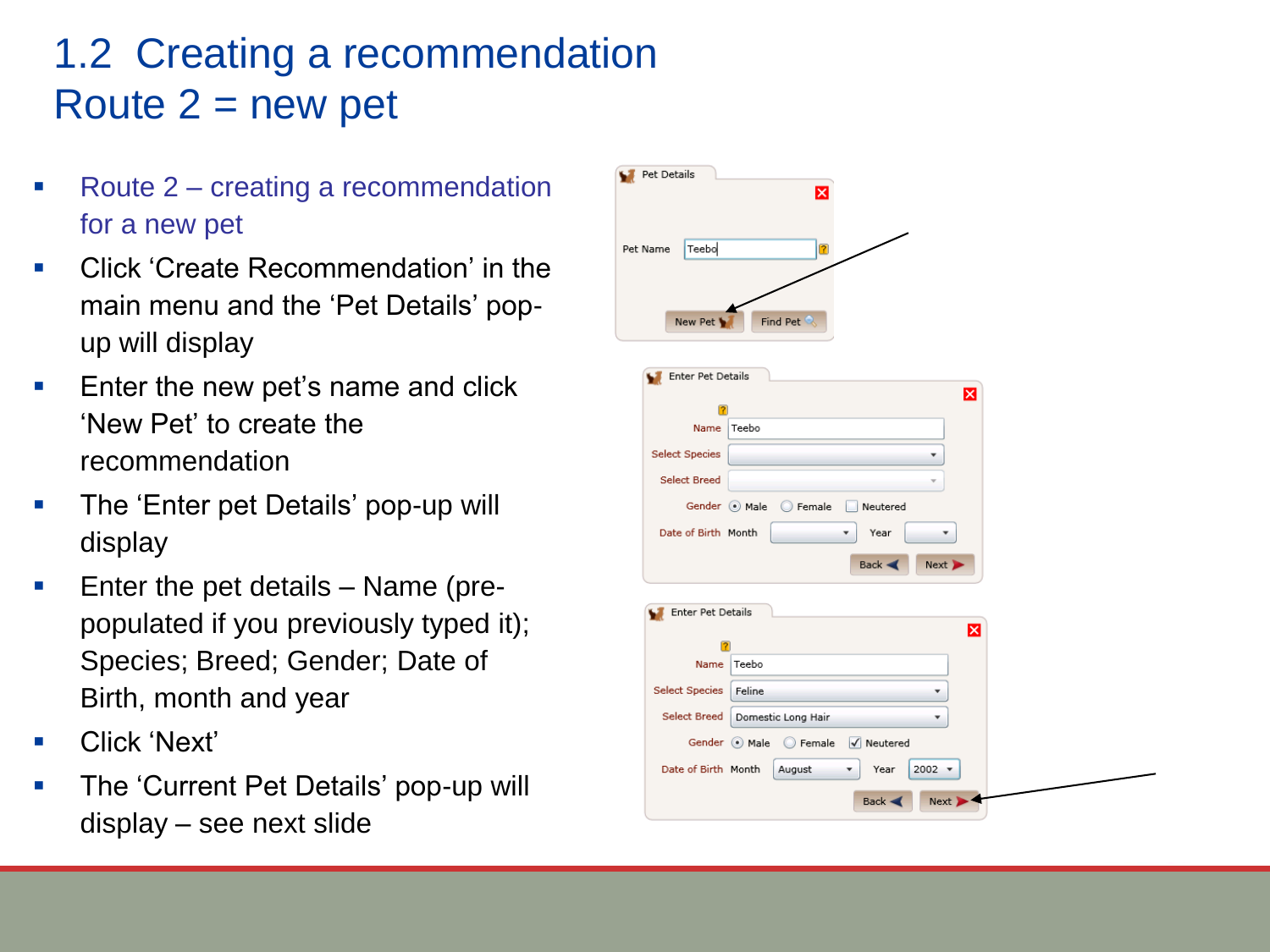#### 1.2.1. Creating a recommendation Route  $2 = new pet$

- The 'Current Pet Details' popup is displayed, with the name of the selected pet displayed
- **Fill in the current weight and** ideal weight of the pet (Kg)
- **Fill in the body condition of** the pet
- This data is important as it will be used to calculate the feeding suggestions in the recommendation
- You can choose to find the appropriate food product by filtering choices using the pet's condition …
- … or you can find the appropriate condition by filtering choices using products

| ×<br><b>7</b> Teebo<br>Current Weight Kg<br>Ideal Weight Kg<br>$\circledcirc$ Very Thin $\circledcirc$ Underweight $\circledcirc$ Ideal Weight<br><b>Body Condition</b><br>Overweight O Obese<br>Find By Condition<br>Find By Product<br>Back <<br>Current Pet Details<br><b>7</b> Teebo<br>Current Weight Kg<br>Ideal Weight Kg<br>4<br>4<br>◯ Very Thin ◯ Underweight ⊙ Ideal Weight<br><b>Body Condition</b><br>Overweight O Obese<br>Find By Product<br>Find By Condition<br>Back $\blacktriangleleft$ | Current Pet Details |  |  |
|------------------------------------------------------------------------------------------------------------------------------------------------------------------------------------------------------------------------------------------------------------------------------------------------------------------------------------------------------------------------------------------------------------------------------------------------------------------------------------------------------------|---------------------|--|--|
|                                                                                                                                                                                                                                                                                                                                                                                                                                                                                                            |                     |  |  |
|                                                                                                                                                                                                                                                                                                                                                                                                                                                                                                            |                     |  |  |
|                                                                                                                                                                                                                                                                                                                                                                                                                                                                                                            |                     |  |  |
|                                                                                                                                                                                                                                                                                                                                                                                                                                                                                                            |                     |  |  |
|                                                                                                                                                                                                                                                                                                                                                                                                                                                                                                            |                     |  |  |
| ×                                                                                                                                                                                                                                                                                                                                                                                                                                                                                                          |                     |  |  |
|                                                                                                                                                                                                                                                                                                                                                                                                                                                                                                            |                     |  |  |
|                                                                                                                                                                                                                                                                                                                                                                                                                                                                                                            |                     |  |  |
|                                                                                                                                                                                                                                                                                                                                                                                                                                                                                                            |                     |  |  |
|                                                                                                                                                                                                                                                                                                                                                                                                                                                                                                            |                     |  |  |
|                                                                                                                                                                                                                                                                                                                                                                                                                                                                                                            |                     |  |  |
|                                                                                                                                                                                                                                                                                                                                                                                                                                                                                                            |                     |  |  |
|                                                                                                                                                                                                                                                                                                                                                                                                                                                                                                            |                     |  |  |
|                                                                                                                                                                                                                                                                                                                                                                                                                                                                                                            |                     |  |  |
|                                                                                                                                                                                                                                                                                                                                                                                                                                                                                                            |                     |  |  |
|                                                                                                                                                                                                                                                                                                                                                                                                                                                                                                            |                     |  |  |
|                                                                                                                                                                                                                                                                                                                                                                                                                                                                                                            |                     |  |  |
|                                                                                                                                                                                                                                                                                                                                                                                                                                                                                                            |                     |  |  |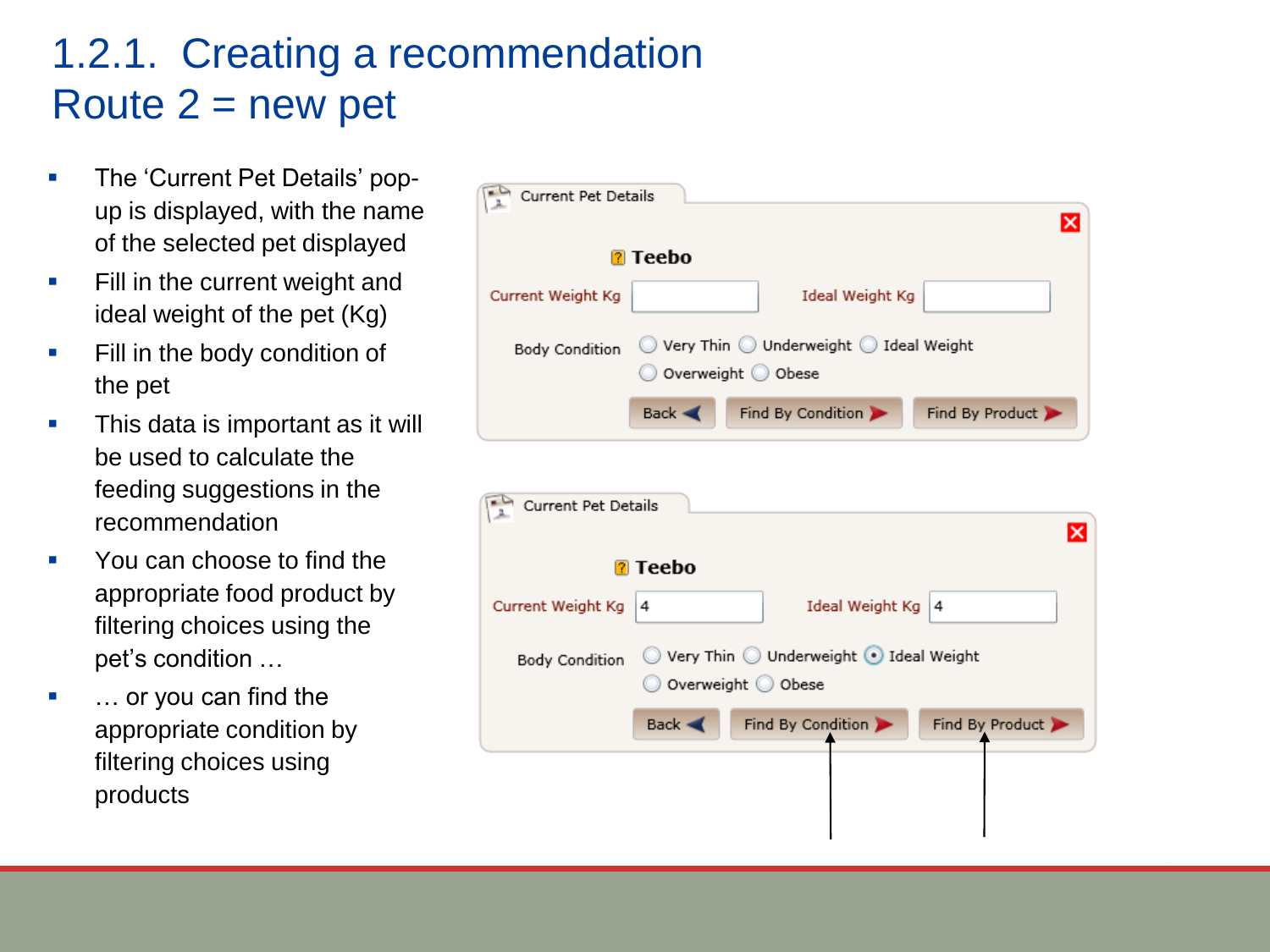#### 1.2.2. Creating a recommendation Route  $2 = new$  pet

- Depending on how you choose to search the products, the 'Product by Condition' *OR* 'Product by Condition' pop-up is displayed
- Use the pre-loaded drop-down menus to choose the appropriate condition / product for the pet
	- The available *products* are filtered according to the chosen *condition*
	- **The available** *conditions* are filtered according to the chosen *product*
- The pop-up will now automatically populate itself with the relevant product data and information, including 'not recommended for' information
- The 'Back' button allows you to retrace steps if necessary
- Click 'Next' to continue

![](_page_15_Figure_8.jpeg)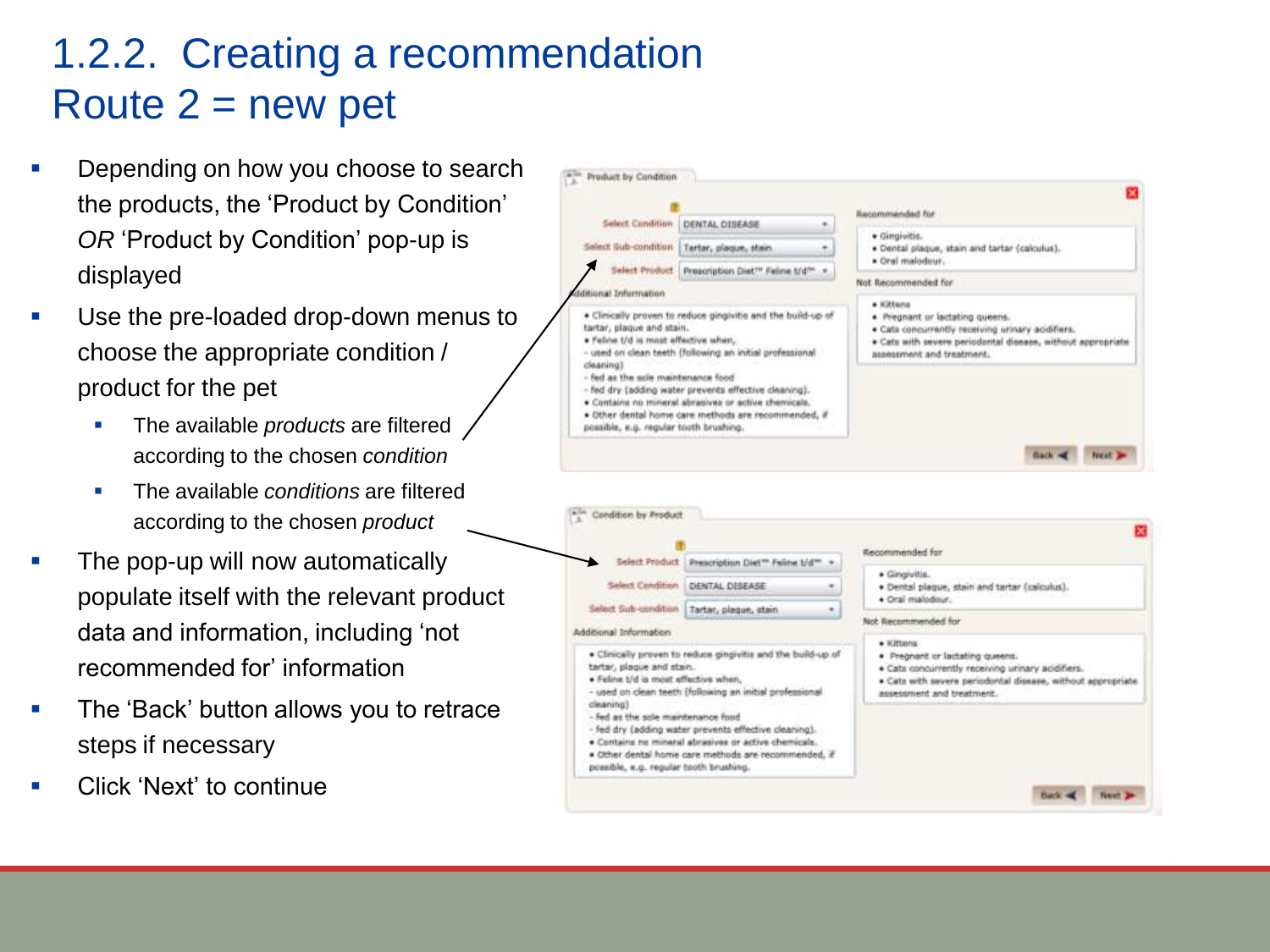#### 1.2.3. Creating a recommendation Route  $2 = new$  pet

- **-** After clicking 'Next', the 'Supply Planning' pop-up automatically displays
- Choose:
	- the appropriate proportions of wet and/or dry food
	- **the flavour/variety/pack size of each** product (drop down menus)
	- the quantities of product required
	- the number of weeks (supply)
- The 'Supply Planner' will automatically calculate (and when amendments are made, recalculate) the cost of food per day
- **If also allows for a percentile adjustment** to allow for variation
- **The 'Back' button allows you to retrace** steps if necessary
- **Click 'Next' when you have completed the** data entry

![](_page_16_Figure_11.jpeg)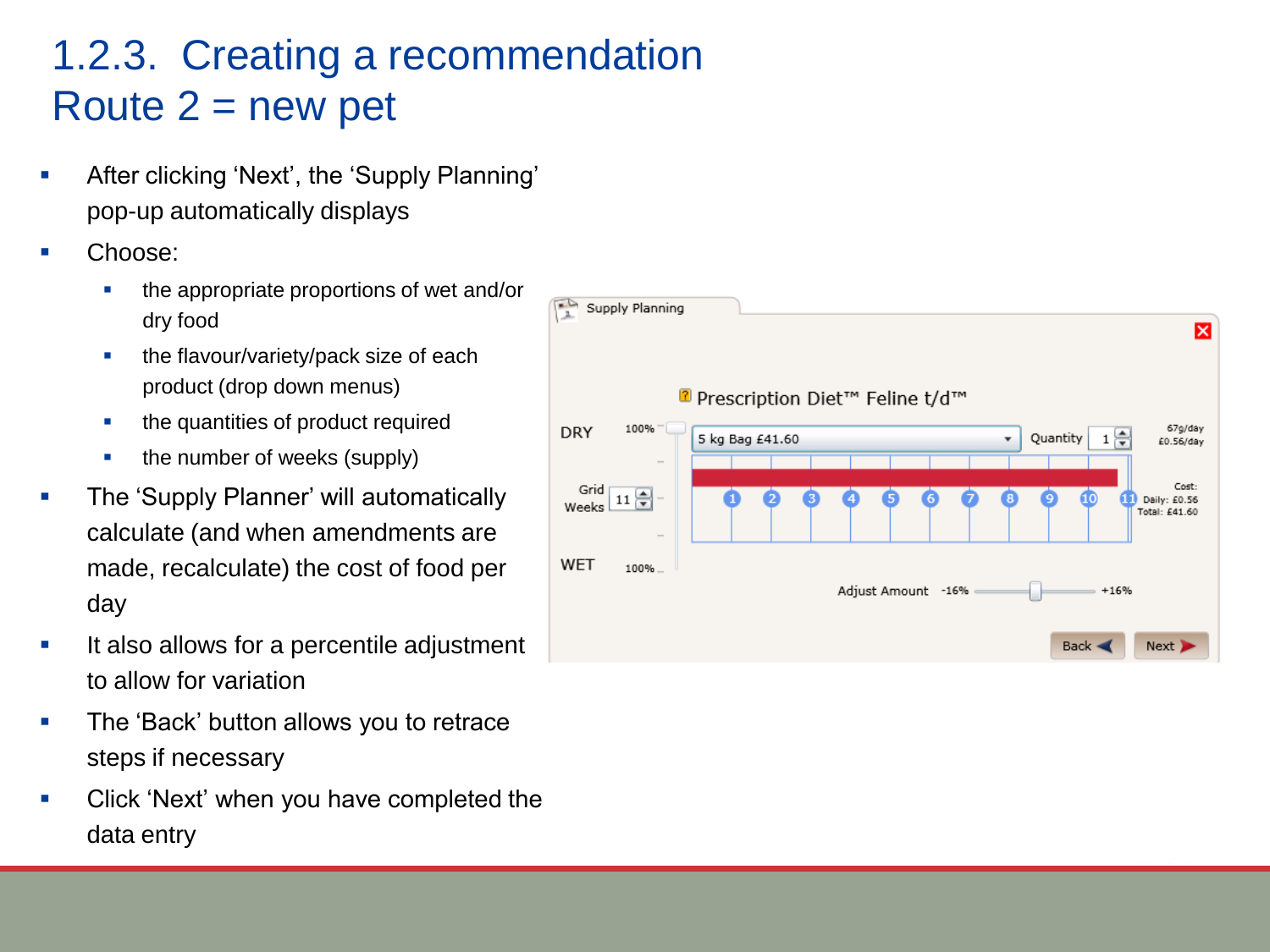#### 1.2.4. Creating a recommendation Route  $2 = new$  pet

- **After clicking 'Next' the 'Prescriber'** Details' pop-up is displayed
- Use the checkboxes to indicate whether or not to opt the customer in for HQC Plus; to show 'pack costs' (food costs) on the recommendation; to email the recommendation to the customer
- **The Vet Nurse details will be pre**populated. Choose the correct Vet from the drop-down menu
- **Input any additional notes by typing** directly into the 'Notes' field
- **A** 'Back' button allows you to retrace steps if necessary
- **EXECLICK 'Next' when you have completed** the data entry

![](_page_17_Picture_7.jpeg)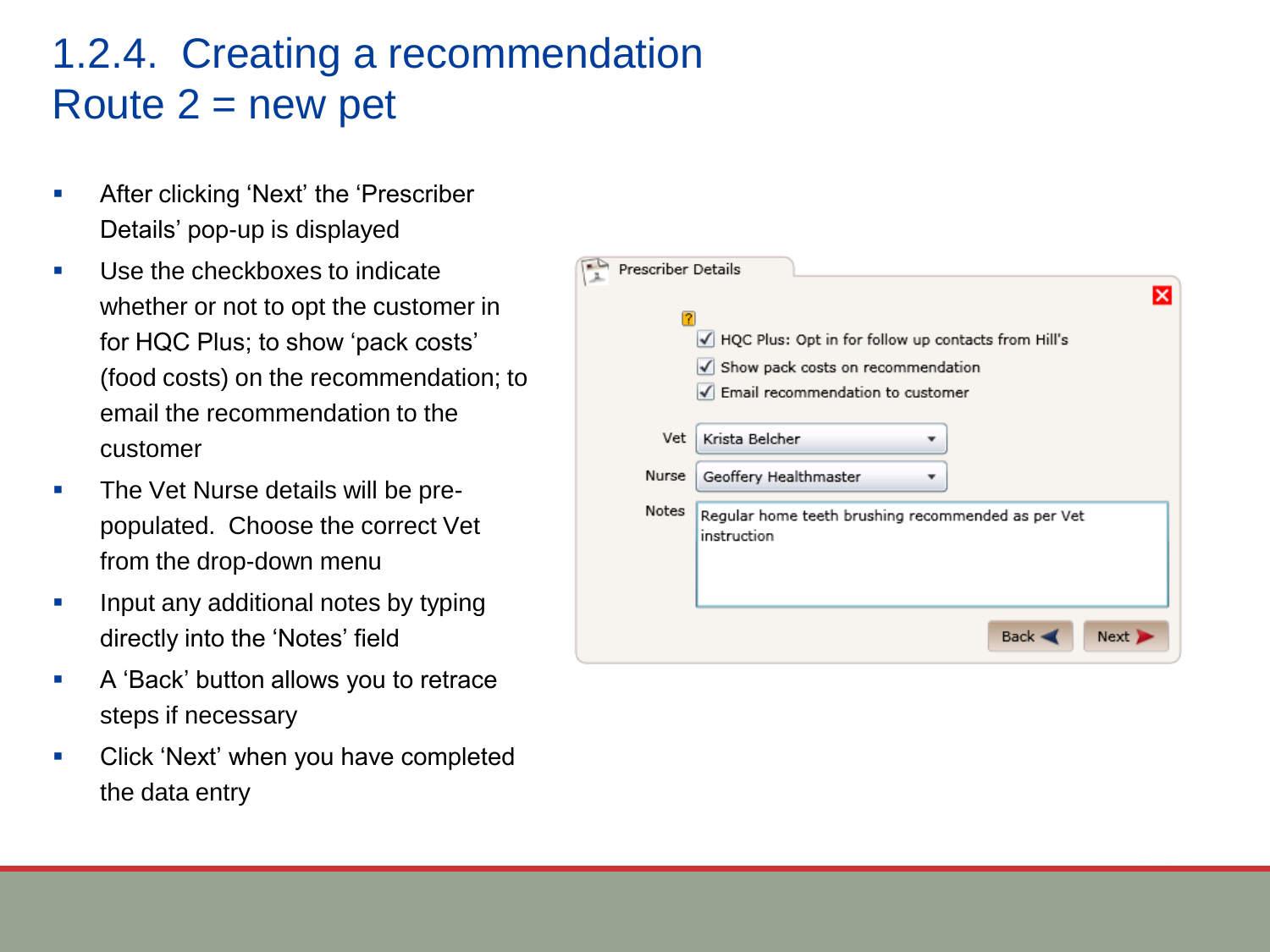#### 1.2.5. Creating a recommendation Route  $2 = new$  pet

| Rages<br>Krista Belcher<br>Feeding Recommendation for "Teebo"<br>Proper nutrition plays an important rate in your pet's overall health and well being. Based on our assessment of your pet, we recommend<br>you feed Prescription Dait <sup>hau</sup> Fefrer Bd <sup>raa</sup> .<br>Prescription Diet <sup>m P</sup> ieline UC <sup>W</sup> heine to maintain oral health.<br><b>Key Genetic</b><br>– Clinically proven to help reduce the building of laster, plaque and states.<br>– Contains aligned flows in a special flore made: that helps wipe the teath when the kittle passes Prough.<br><sub>1</sub> . Helps support afrany tract healt<br>print<br>Please controll your vet for further information and guidance on what is best for your cat.<br>Prescription Diet <sup>76</sup> Feline W3 <sup>18</sup><br>Package Stee Sing<br>Duity Annuncint 57 g<br>Package Cost #41.00<br>Daily Contribute<br>Package Lasts:74 days |                                                    |
|----------------------------------------------------------------------------------------------------------------------------------------------------------------------------------------------------------------------------------------------------------------------------------------------------------------------------------------------------------------------------------------------------------------------------------------------------------------------------------------------------------------------------------------------------------------------------------------------------------------------------------------------------------------------------------------------------------------------------------------------------------------------------------------------------------------------------------------------------------------------------------------------------------------------------------------|----------------------------------------------------|
|                                                                                                                                                                                                                                                                                                                                                                                                                                                                                                                                                                                                                                                                                                                                                                                                                                                                                                                                        |                                                    |
|                                                                                                                                                                                                                                                                                                                                                                                                                                                                                                                                                                                                                                                                                                                                                                                                                                                                                                                                        |                                                    |
|                                                                                                                                                                                                                                                                                                                                                                                                                                                                                                                                                                                                                                                                                                                                                                                                                                                                                                                                        |                                                    |
| Feeding this production of dispensive way we interpress the production of the control of the production and wet you may                                                                                                                                                                                                                                                                                                                                                                                                                                                                                                                                                                                                                                                                                                                                                                                                                |                                                    |
| achieve cost saving. With the help of your veterinary healthcare team you can adjust feeding portions to attain your pet's<br>optimal body weight.<br>Switching to a new food:<br>To switch to a new food, gradually mix increasing announts of the rew food with decreasing amounts of the old food over a 7 day period,<br>unless otherwise instructed.                                                                                                                                                                                                                                                                                                                                                                                                                                                                                                                                                                              |                                                    |
| A note from your veterinarian, Krista Belcher, and nurse Geoffery Healthmaster<br>Regular home teeth brushing recommended as per Vet instruction<br>You have opted in for follow-up calls at 2 and 15 days                                                                                                                                                                                                                                                                                                                                                                                                                                                                                                                                                                                                                                                                                                                             |                                                    |
| Attachments<br>If you have any questions about your pet's distary needs, please do not hesitate to call the<br>practice:<br>You can also call Hill's Customer Service 0800 282438                                                                                                                                                                                                                                                                                                                                                                                                                                                                                                                                                                                                                                                                                                                                                      | Krista Belcher<br>Practice telephone 0123<br>45678 |
| $-29$                                                                                                                                                                                                                                                                                                                                                                                                                                                                                                                                                                                                                                                                                                                                                                                                                                                                                                                                  |                                                    |
| Comments                                                                                                                                                                                                                                                                                                                                                                                                                                                                                                                                                                                                                                                                                                                                                                                                                                                                                                                               |                                                    |

- The recommendation will appear in a separate pop-up
- The recommendation contains any necessary additional suggestions and information, as well as contact names and numbers for your clinic
- Use the print icon to print off the final recommendation immediately and hand it to the customer
- Close the recommendation by clicking the cross in the top right corner
- **The recommendation will** automatically be saved for that pet and can be found again in 'View Recommendations' if necessary
- The 'Save Recommendation' pop-up will remain – see next slide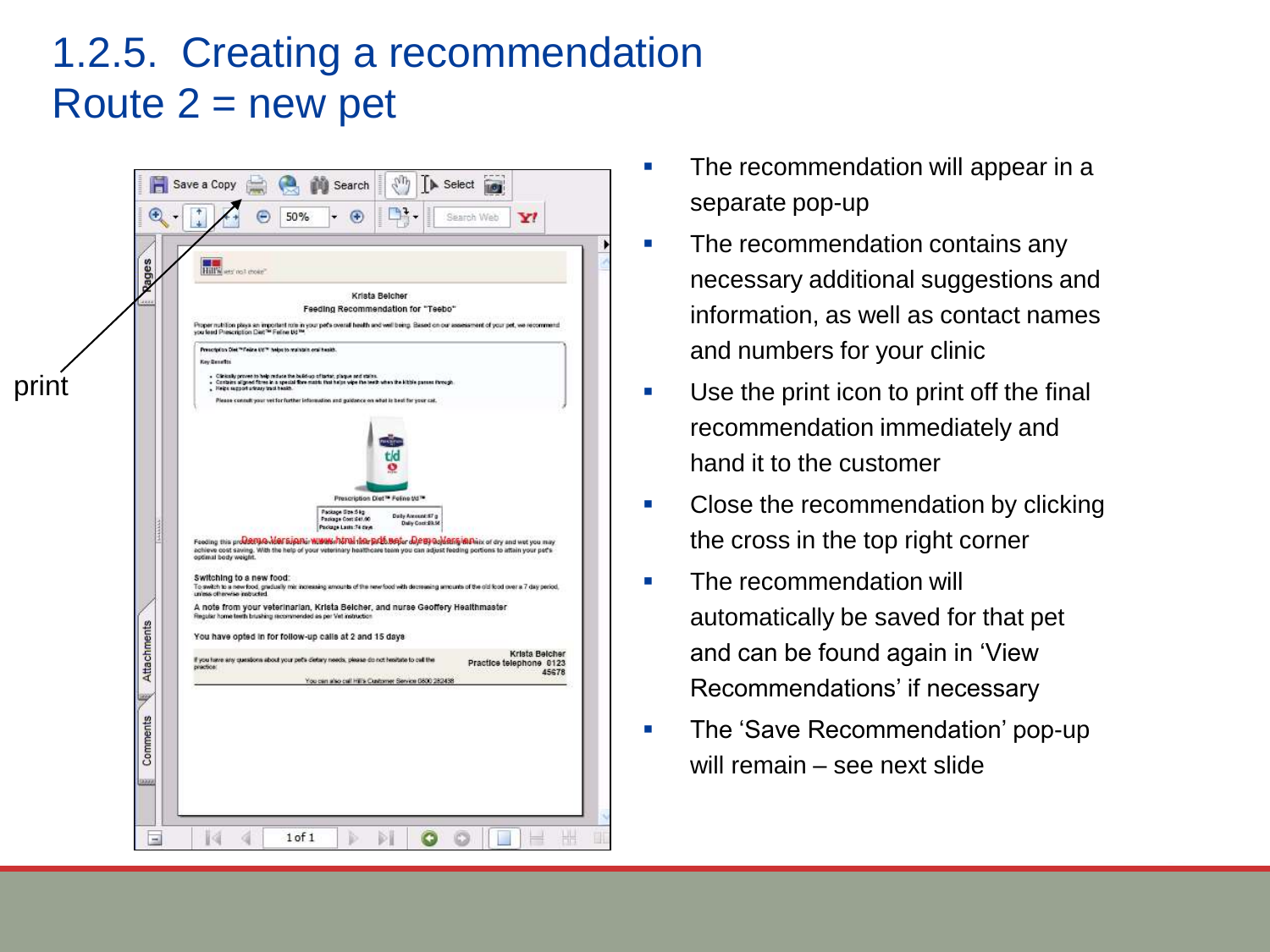#### 1.2.6. Creating a recommendation Route  $2 = new pet$

- The 'Save Recommendation' pop-up will remain. You can click 'Back' to retrace steps if necessary
- You have two further options:
	- Click 'Add Owner' to add a new customer for this new pet
	- Click 'Find Owner' to find an existing owner for this new pet
- Clicking 'Add Owner' displays the 'Add Owner' pop-up with the pet information pre-loaded. Input the customer details (as per section 2 of this User Guide). Click 'Done' to complete and save all data (customer and pet)
- Clicking 'Find Owner' displays the 'Customer Search' pop-up. Search for an existing customer by surname or first name. When you have located the correct customer, click 'Select' by the customer's name and the pet will automatically be added to that customer. A message will appear, informing you that *'Client 'X' has had pet 'Y' added to their pets list'.* Click OK to exit.

![](_page_19_Picture_7.jpeg)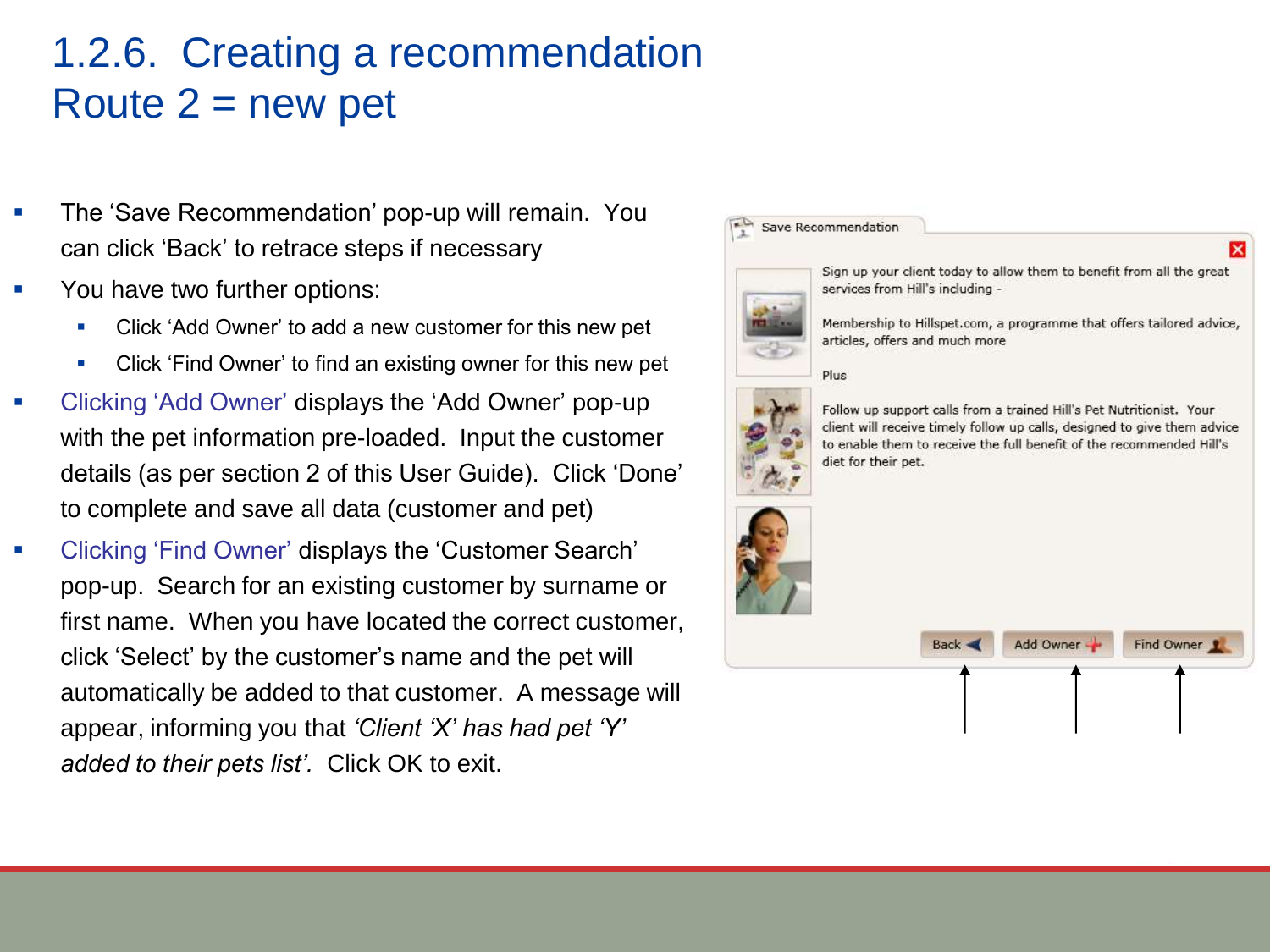# 2.0 'Client Registration' area

Clicking on 'Client Registration' in the main menu brings up the 'Customer Details' pop-up

![](_page_20_Picture_2.jpeg)

*Remember that throughout CRAFTworks, hovering over the yellow '?' icon displays instructive help text*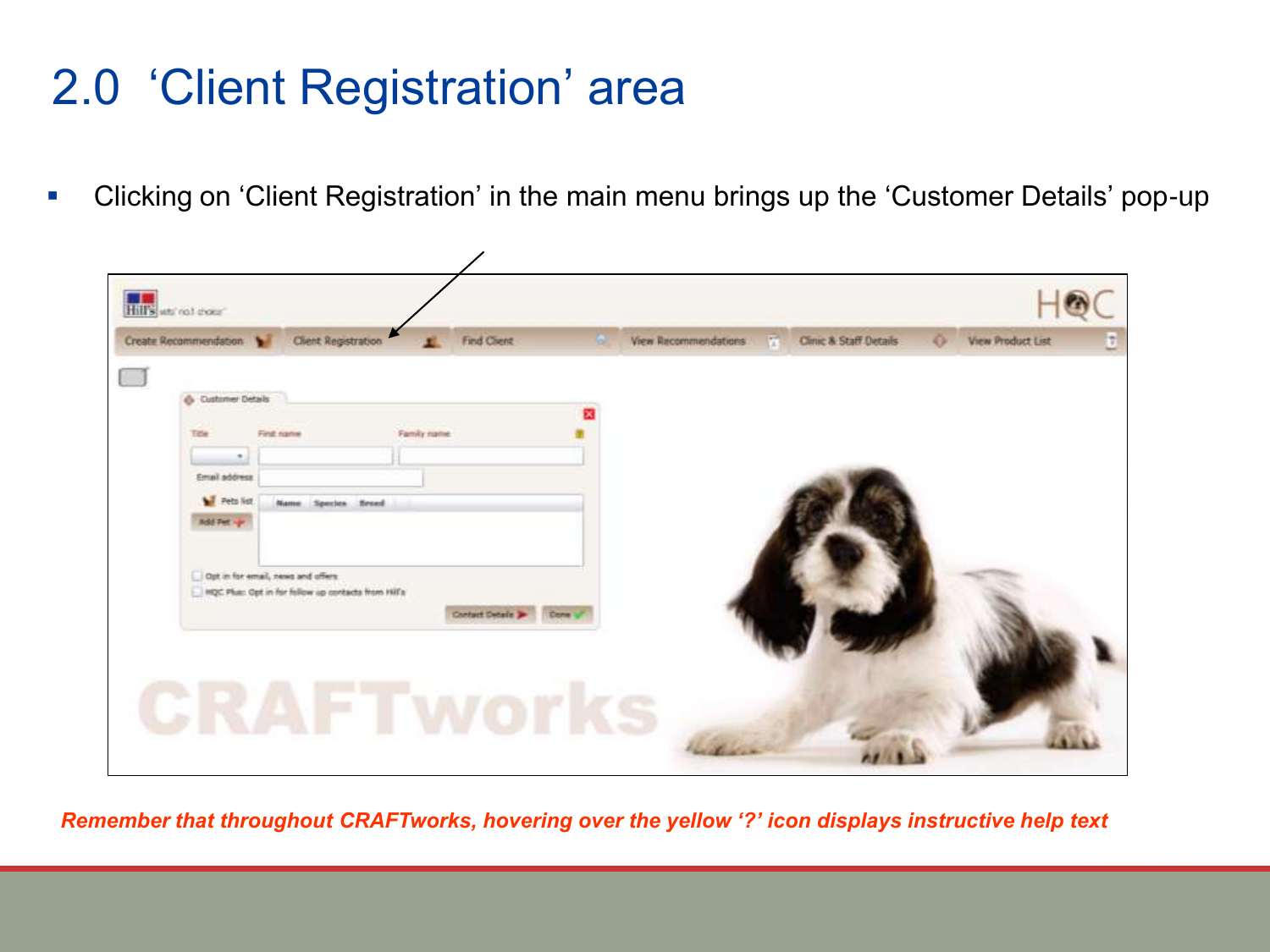#### 2.1 Adding a new customer and pet – step 1

- Using the 'Customer Details' pop-up, you can add new customer information, and add their pet information
- **Start by filling out their title; first name;** family name; and email address
- **Ask the customer whether or not they** wish to be opted-in to email, news and offers; and/or to HQC Plus (the followup call centre programme) and check the appropriate boxes
- You can either click 'Add Pet' to add the pet details now, or click 'Contact Details' to go to the next part of the 'Customer Details' pop-up where you fill in telephone and address information
- If you click 'Contact Details' you can then click 'Back' to return to 'Add Pet', however, we recommend you 'Add Pet' now: click 'Add Pet'

| <b>Customer Details</b>        |                                                     |                 |        |
|--------------------------------|-----------------------------------------------------|-----------------|--------|
|                                |                                                     |                 |        |
| Title                          | First name                                          | Family name     |        |
| Мr<br>$\overline{\phantom{a}}$ | Russell                                             | Donovan         |        |
| Email address                  | russell.donovan@userguide.com                       |                 |        |
| Pets list                      | <b>Breed</b><br><b>Name</b><br><b>Species</b>       |                 |        |
| Add Pet -                      |                                                     |                 |        |
|                                |                                                     |                 |        |
| M                              | Opt in for email, news and offers                   |                 |        |
|                                | HQC Plus: Opt in for follow up contacts from Hill's |                 |        |
|                                |                                                     | Contact Details | Done \ |
|                                |                                                     |                 |        |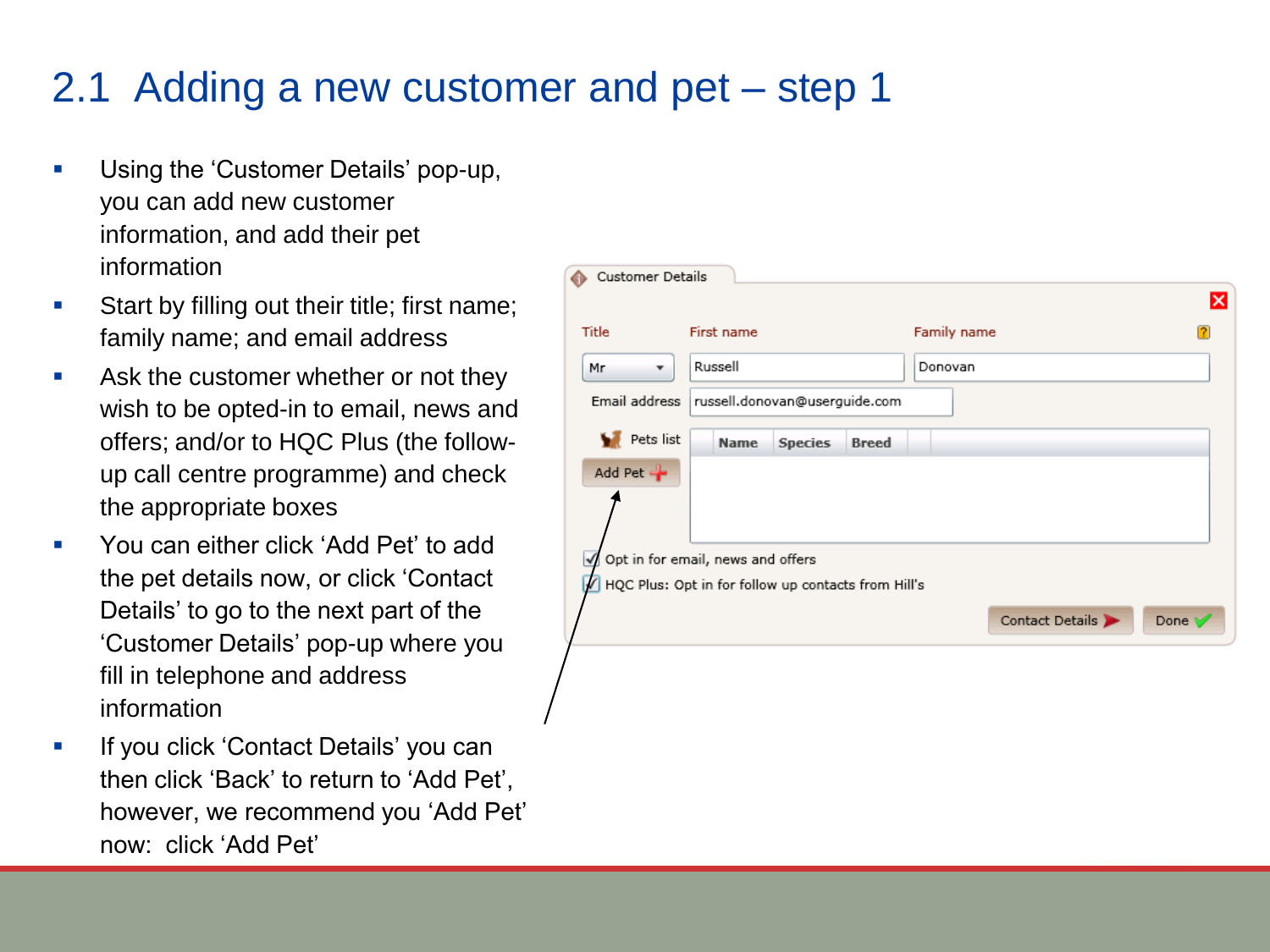#### 2.2 Adding a new customer and pet – step 2

- **The 'Edit Pet Details' pop-up will** appear
- Enter the pet details  $-$  Name; Species; Breed; Gender; Date of Birth, month and year
- Click 'Done'

- **The 'Customer Details' pop-up will** refresh with the new pet information included
- Click 'Contact Details' to add the customer's telephone and address information

|                                     |                            |                               | ×                                             |
|-------------------------------------|----------------------------|-------------------------------|-----------------------------------------------|
| Title                               | First name                 |                               | Family name                                   |
| Mr<br>▼                             | Russell                    |                               | Donovan                                       |
| Email address                       |                            | russell.donovan@userquide.com |                                               |
| Pets list                           | <b>Name</b>                | <b>Edit Pet Details</b><br>w  |                                               |
| Add Pet                             |                            |                               | $\overline{\mathsf{x}}$                       |
|                                     |                            | Name                          | Olli                                          |
|                                     |                            | <b>Select Species</b>         | Canine<br>$\overline{\mathbf{v}}$             |
| ✓                                   | Opt in for email, news and | <b>Select Breed</b>           | Scottish Terrier<br>$\overline{\mathbf{v}}$   |
| √ HQC Plus: Opt in for follov       |                            |                               | Gender Male<br>◯ Female<br>$\sqrt{}$ Neutered |
|                                     |                            | Date of Birth Month           | June<br>$2008$ $*$<br>Year                    |
|                                     |                            |                               |                                               |
|                                     |                            |                               |                                               |
|                                     |                            |                               | Done V                                        |
|                                     |                            |                               |                                               |
|                                     |                            |                               |                                               |
| <b>Customer Details</b>             |                            |                               |                                               |
|                                     | First name                 |                               | ×                                             |
| Title                               |                            |                               | Family name                                   |
| Мr<br>v.                            | Russell                    |                               | Donovan                                       |
| Email address                       |                            | russell.donovan@userguide.com |                                               |
| Pets list<br>w                      | <b>Name</b>                | <b>Species</b>                | <b>Breed</b>                                  |
|                                     | Olli<br>Edit               | Canine                        | Scottish Terrier Recommendation               |
| Add Pet                             |                            |                               |                                               |
|                                     |                            |                               |                                               |
| √ Opt in for email, news and offers |                            |                               |                                               |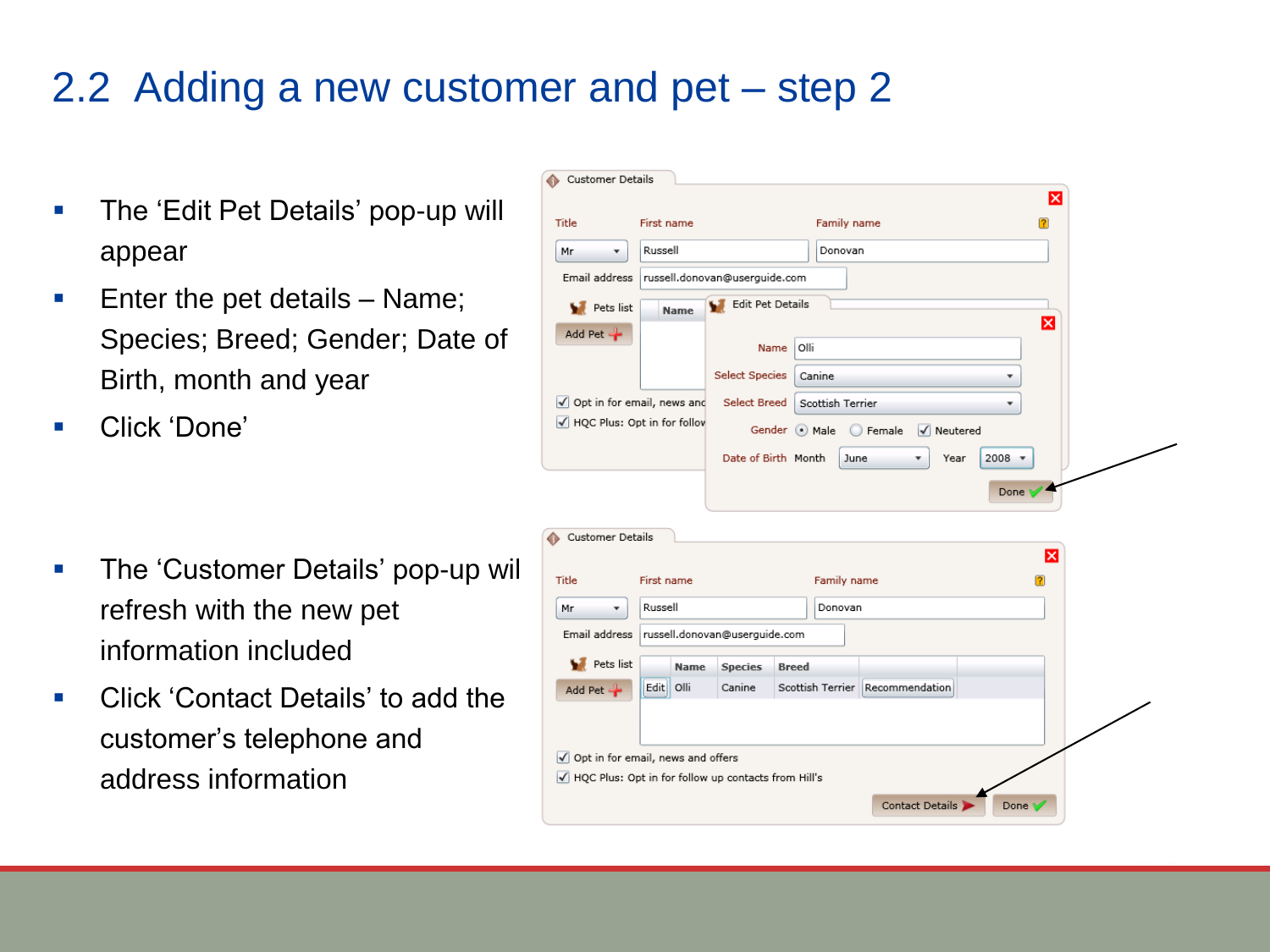#### 2.3 Adding a new customer and pet – step 3

- **After clicking 'Next' the 'Customer'** Details' pop-up will refresh to show the telephone and address fields
- **Fill in the customer's telephone** and address information
- **Click 'Back' to go back or click** 'Done' to save
- The original 'Customer Details' pop-up will display
- Click 'Done' a confirmation popup will appear, telling you the customer is successfully registered and that you have received points. Clicking OK completes registration of this customer and pet

| Customer Details             |                                           |                 |                   |   |
|------------------------------|-------------------------------------------|-----------------|-------------------|---|
|                              |                                           |                 |                   | × |
| Preferred means of contact - |                                           |                 | <b>Address</b>    |   |
| Daytime telephone            | 020 0000 0000                             | House Number    | 70                |   |
| Mobile telephone             | 07000 700 700<br>$\left( \bullet \right)$ | Street          | User Guide Street |   |
| Home telephone               |                                           | <b>District</b> |                   |   |
| Best time to call            |                                           | Town            | Userguide         |   |
|                              |                                           | County          |                   |   |
|                              | early a.m. I late a.m. early p.m.         |                 |                   |   |
| late p.m. any                |                                           | Postcode        | <b>GUI DE1</b>    |   |
|                              |                                           |                 | Back <<br>Done \  |   |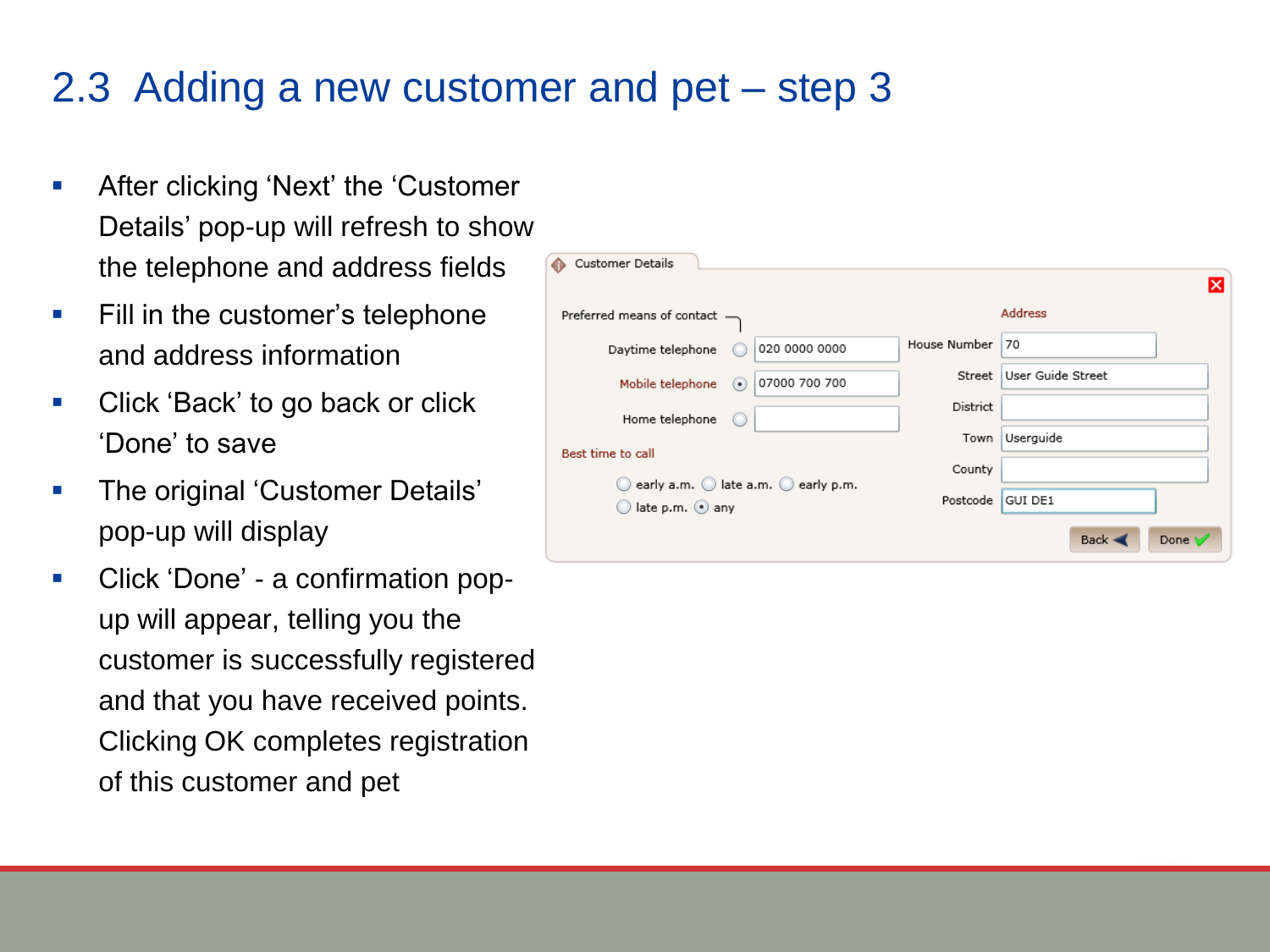### 3.0 'Find Client' area

Clicking on 'Find Client' in the main menu brings up the 'Customer Search' pop-up:

|        | Customer Search    |                |       |                                |                                  | ×             |  |  |
|--------|--------------------|----------------|-------|--------------------------------|----------------------------------|---------------|--|--|
| Sumame |                    | First name     |       | Search                         |                                  |               |  |  |
|        | <b>Eamily Name</b> | First Name     | Title | <b>Address</b>                 | Email                            | Telephone     |  |  |
| Edit   | (Test) Humphreys M |                | Mit   | Australia                      |                                  | 3885 2786     |  |  |
| Edit.  | Aardem             | <b>Pauline</b> | Miss  | 4 Tripley Avenue, Surrey       | pauline@userguide.com 1234 56789 |               |  |  |
| Edit   | Ackindale          | Duncan         | Mr    | 8 Cleveland Road, Hampshire    | duncan@userguide.com 0790900090  |               |  |  |
| Edit   | Aide               | Hilary.        | Dr    | 39 Surrey Way, Surrey          | aide@userguide.com               | 08000.0000    |  |  |
| Edit   | Alexander          | Alistair       | Mr    | 23 Userguide Avenue, Userguide | moo, ebiugnezuide, aliată        | 01234 5678910 |  |  |
| Edit   | Arpino             | K.             | Mrs   | 31 Street Road, Brackley       |                                  | 07734 797000  |  |  |
|        |                    |                |       |                                |                                  |               |  |  |
|        |                    |                |       |                                |                                  |               |  |  |
|        |                    |                |       |                                |                                  | (123456)      |  |  |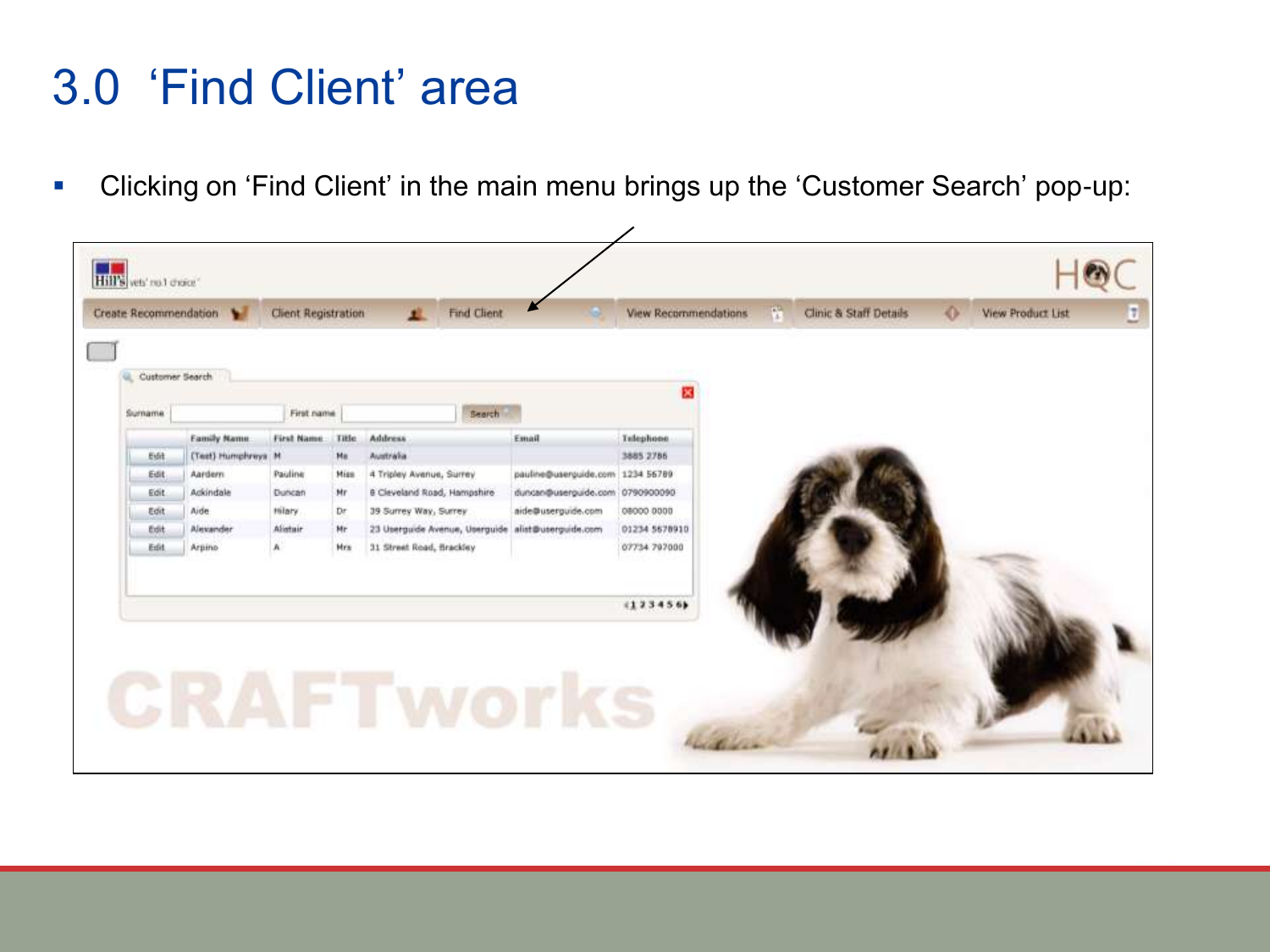# 3.1 How to search for an existing client

- The customers are listed in alphabetical order
- **To quick search: enter the** customer's surname or first name into the appropriate field and click 'Search'

- The 'Customer Search' popup will refresh showing the customer/all customers with that surname or first name
- Locate your customer and click 'Edit'

![](_page_25_Picture_5.jpeg)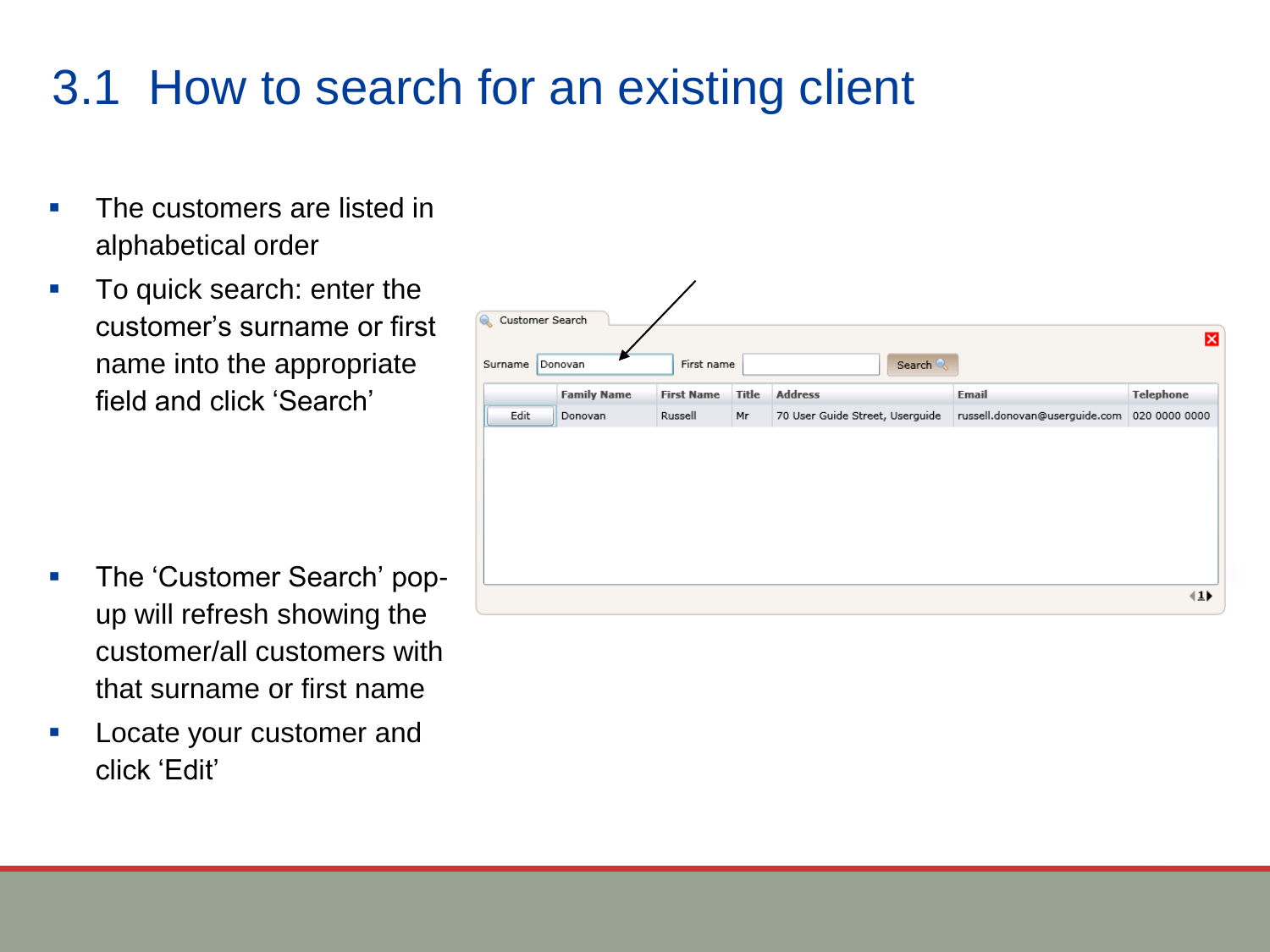#### 3.2 Editing existing client and pet information

- **EXECUTE:** After clicking 'Edit' the 'Customer Details' pop-up will appear. You can now make changes to the customer's information
- To make changes to the customer information simply enter the amended data into the appropriate field NB: to make changes to the telephone/address data you need to click 'Contact Details' to proceed to that area
- To make changes to the pet information, click 'Edit' next to the pets list and simply enter the amended data into the appropriate field and click 'Done'
- **•** When you click 'Done' in the 'Customer Details' pop-up, it will disappear and the 'Customer Search' pop-up will remain. To close 'Customer Search' click on the red cross (top right corner)

| <b>Family Name</b><br><b>Address</b><br>Email<br><b>Telephone</b><br><b>Title</b><br><b>First Name</b><br>Edit<br>70 User Guide Street, Userguide<br>russell.donovan@userguide.com<br>020 0000 0000<br>Donovan<br>$\bullet$<br>Customer Details<br>×<br>Title<br>First name<br>Family name<br>12<br>Russell<br>Donovan<br>Mr<br>$\overline{\mathbf v}$<br>russell.donovan@userguide.com<br>Email address<br>Pets list<br>Name<br><b>Species</b><br><b>Breed</b><br>Scottish Terrier Recommendation<br>Edit Olli<br>Canine<br>Add Pet -<br>√ Opt in for email, news and offers<br>HQC Plus: Opt in for follow up contacts from Hill's<br>Contact Details<br>Done V | urname | Donovan | First name |  |  | Search |  |     |
|-------------------------------------------------------------------------------------------------------------------------------------------------------------------------------------------------------------------------------------------------------------------------------------------------------------------------------------------------------------------------------------------------------------------------------------------------------------------------------------------------------------------------------------------------------------------------------------------------------------------------------------------------------------------|--------|---------|------------|--|--|--------|--|-----|
|                                                                                                                                                                                                                                                                                                                                                                                                                                                                                                                                                                                                                                                                   |        |         |            |  |  |        |  |     |
|                                                                                                                                                                                                                                                                                                                                                                                                                                                                                                                                                                                                                                                                   |        |         |            |  |  |        |  |     |
|                                                                                                                                                                                                                                                                                                                                                                                                                                                                                                                                                                                                                                                                   |        |         |            |  |  |        |  |     |
|                                                                                                                                                                                                                                                                                                                                                                                                                                                                                                                                                                                                                                                                   |        |         |            |  |  |        |  |     |
|                                                                                                                                                                                                                                                                                                                                                                                                                                                                                                                                                                                                                                                                   |        |         |            |  |  |        |  |     |
|                                                                                                                                                                                                                                                                                                                                                                                                                                                                                                                                                                                                                                                                   |        |         |            |  |  |        |  |     |
|                                                                                                                                                                                                                                                                                                                                                                                                                                                                                                                                                                                                                                                                   |        |         |            |  |  |        |  |     |
|                                                                                                                                                                                                                                                                                                                                                                                                                                                                                                                                                                                                                                                                   |        |         |            |  |  |        |  | 41) |
|                                                                                                                                                                                                                                                                                                                                                                                                                                                                                                                                                                                                                                                                   |        |         |            |  |  |        |  |     |
|                                                                                                                                                                                                                                                                                                                                                                                                                                                                                                                                                                                                                                                                   |        |         |            |  |  |        |  |     |
|                                                                                                                                                                                                                                                                                                                                                                                                                                                                                                                                                                                                                                                                   |        |         |            |  |  |        |  |     |
|                                                                                                                                                                                                                                                                                                                                                                                                                                                                                                                                                                                                                                                                   |        |         |            |  |  |        |  |     |
|                                                                                                                                                                                                                                                                                                                                                                                                                                                                                                                                                                                                                                                                   |        |         |            |  |  |        |  |     |
|                                                                                                                                                                                                                                                                                                                                                                                                                                                                                                                                                                                                                                                                   |        |         |            |  |  |        |  |     |
|                                                                                                                                                                                                                                                                                                                                                                                                                                                                                                                                                                                                                                                                   |        |         |            |  |  |        |  |     |
|                                                                                                                                                                                                                                                                                                                                                                                                                                                                                                                                                                                                                                                                   |        |         |            |  |  |        |  |     |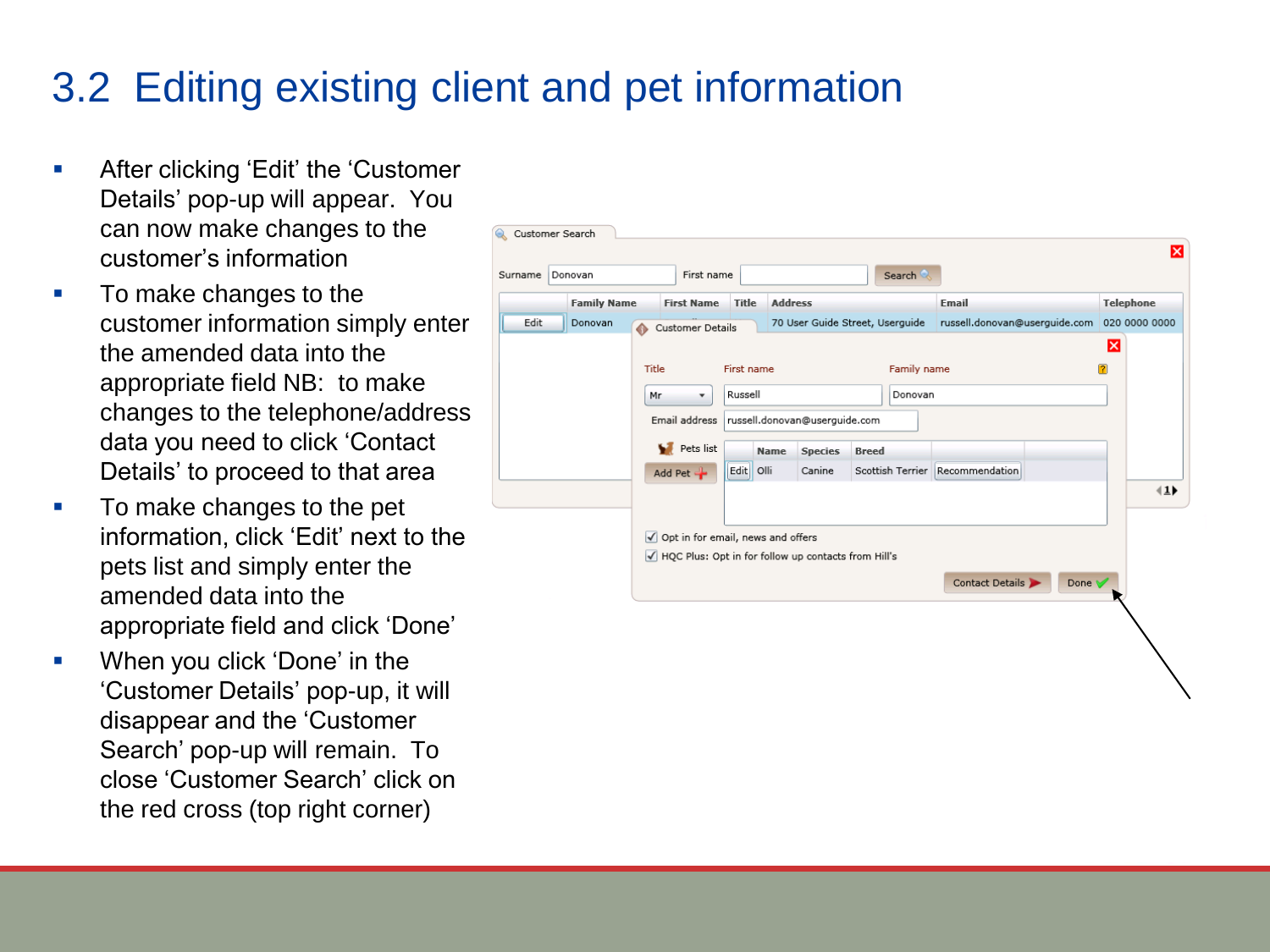### 4.0 'View Recommendation' area

**-** Clicking on 'View Recommendations' in the main menu brings up the 'Recommendation Search' pop-up:

|             | $\frac{e^{2i\pi}}{\hbar}$ Recommendation Search |     |                                          |                                        |               |  |  |  |
|-------------|-------------------------------------------------|-----|------------------------------------------|----------------------------------------|---------------|--|--|--|
| Sumame      |                                                 |     | First name                               |                                        | <b>Bearch</b> |  |  |  |
|             |                                                 |     |                                          |                                        |               |  |  |  |
| Show        | Date:<br>12/05/2009 Pluffy                      | Pet | Owner:                                   | Prescriber(s)<br>Geoffery Healthmaster |               |  |  |  |
| Show        | 12/05/2009 textdoggy                            |     |                                          | Beicher/Healthmatter                   |               |  |  |  |
| Show        | 11/05/2009 Monty                                |     | Krista Text Belcher Belcher/Healthmaster |                                        |               |  |  |  |
| Show.       | 11/05/2009 fifi                                 |     |                                          | Geoffery Healthmaster                  |               |  |  |  |
| Show.       | 11/05/2009 luke                                 |     |                                          | Geoffery Healthmaster                  |               |  |  |  |
| <b>Show</b> | 11/05/2009 Lulu                                 |     |                                          | Belchar/Healthmaster                   |               |  |  |  |
|             |                                                 |     |                                          |                                        |               |  |  |  |
|             |                                                 |     |                                          |                                        |               |  |  |  |
|             |                                                 |     |                                          |                                        | 123456        |  |  |  |
|             |                                                 |     |                                          |                                        |               |  |  |  |

╱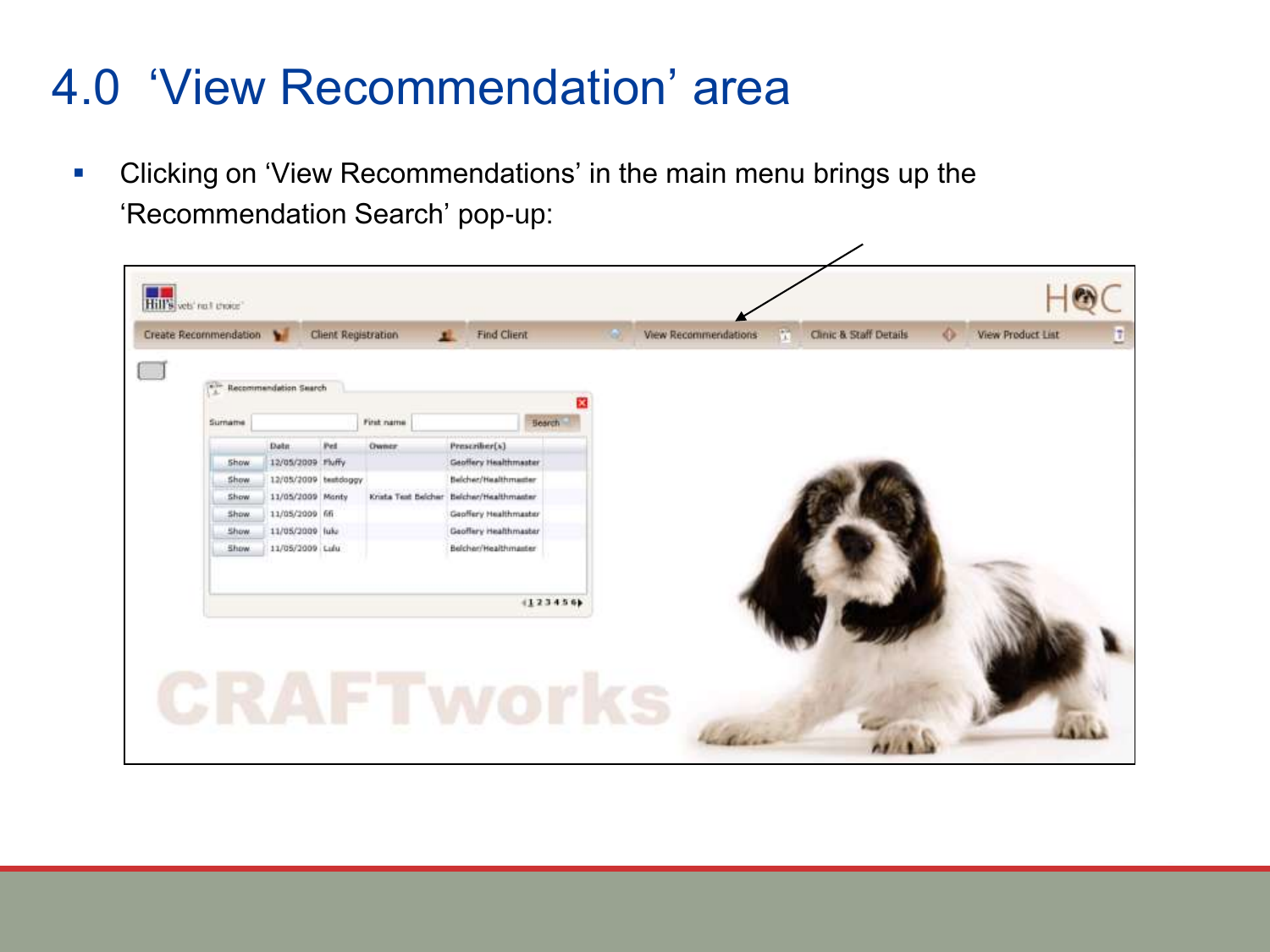#### 4.1 View an existing recommendation – step 1

- **From the 'Recommendation Search'** pop-up you can:
	- check the date the recommendation was created
	- view/print the recommendation
- Search the recommendations by inserting the customer's first name/surname in the appropriate search fields
- **Click 'Show' to view/print the** recommendation and close it by clicking the cross in the top right corner
- You can also use the page numbers at the bottom of the 'Recommendation Search' pop-up to scroll through all the existing recommendations

|         | Recommendation Search  |        |                     |                       |   |
|---------|------------------------|--------|---------------------|-----------------------|---|
| Surname |                        |        | First name          | Search                | × |
|         | Date                   | Pet    | Owner               | Prescriber(s)         |   |
| Show    | 12/05/2009             | Fluffy |                     | Geoffery Healthmaster |   |
| Show    | 12/05/2009   testdoggy |        |                     | Belcher/Healthmaster  |   |
| Show    | 11/05/2009 Monty       |        | Krista Test Belcher | Belcher/Healthmaster  |   |
| Show    | 11/05/2009 fifi        |        |                     | Geoffery Healthmaster |   |
| Show    | 11/05/2009 lulu        |        |                     | Geoffery Healthmaster |   |
| Show    | 11/05/2009 Lulu        |        |                     | Belcher/Healthmaster  |   |
|         |                        |        |                     |                       |   |
|         |                        |        |                     |                       |   |
|         |                        |        |                     | 12345                 |   |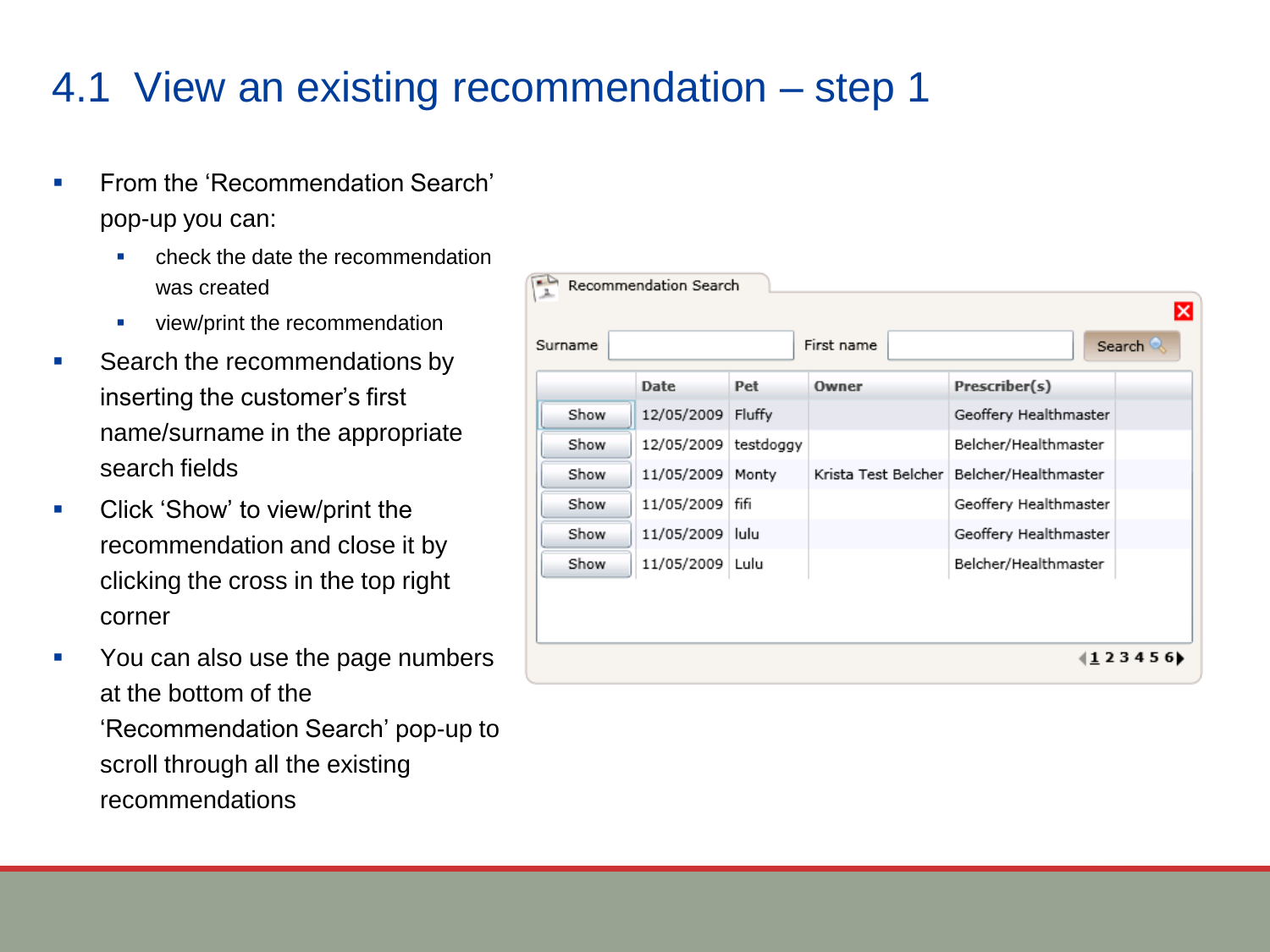### 5.0 'Clinic & Staff Details' area

 Clicking on 'Clinic & Staff Details' in the main menu brings up the 'Clinic & Staff Details' pop-up:

![](_page_29_Picture_2.jpeg)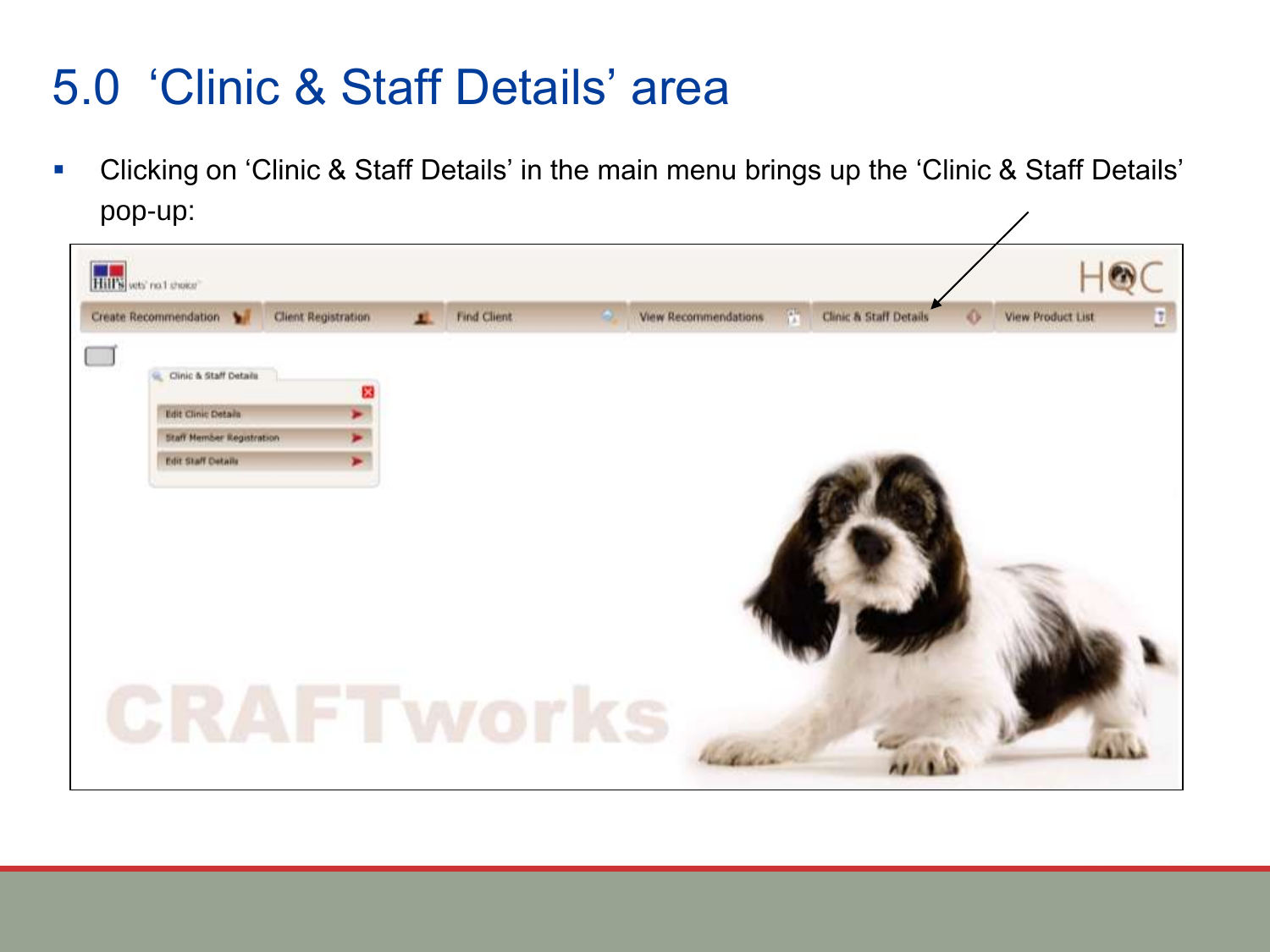### 5.1 'Edit Clinic Details'

| Clinic & Staff Details<br>Edit Clinic Detail<br>Update Clinic Details<br>Staff Member<br><b>Edit Staff Det</b><br>Hill's U-Number<br>Clinic name<br>Telephone number   0123 45678<br>Fax number<br>Clinic email | $\overline{\mathsf{x}}$<br>500021<br>HQC Plus Locale:en-GB<br>Krista Belcher<br>0123 456790<br>Next | Clicking on 'Edit Clinic Details' brings up<br>m.<br>the 'Update Clinic Details' pop-up<br>Here, you can amend/add clinic<br>information<br>NB: your Hill's U-number cannot be<br>altered                   |
|-----------------------------------------------------------------------------------------------------------------------------------------------------------------------------------------------------------------|-----------------------------------------------------------------------------------------------------|-------------------------------------------------------------------------------------------------------------------------------------------------------------------------------------------------------------|
| Clinic & Staff Details<br>Edit Clinic Det-5<br>& Update Clinic Details<br><b>Staff Membi</b><br>House Number 423<br><b>Edit Staff De</b><br>Street<br>Dratrict<br>Town<br>County GLOS<br>Postcode GL53 9AB      | St Bernard Street<br>Cheltenham                                                                     | Clicking 'Next' refreshes the 'Update<br><b>College</b><br>Clinic Details' pop-up and displays the<br>clinic address information which can be<br>added to or amended<br>When you are finished, click 'Done' |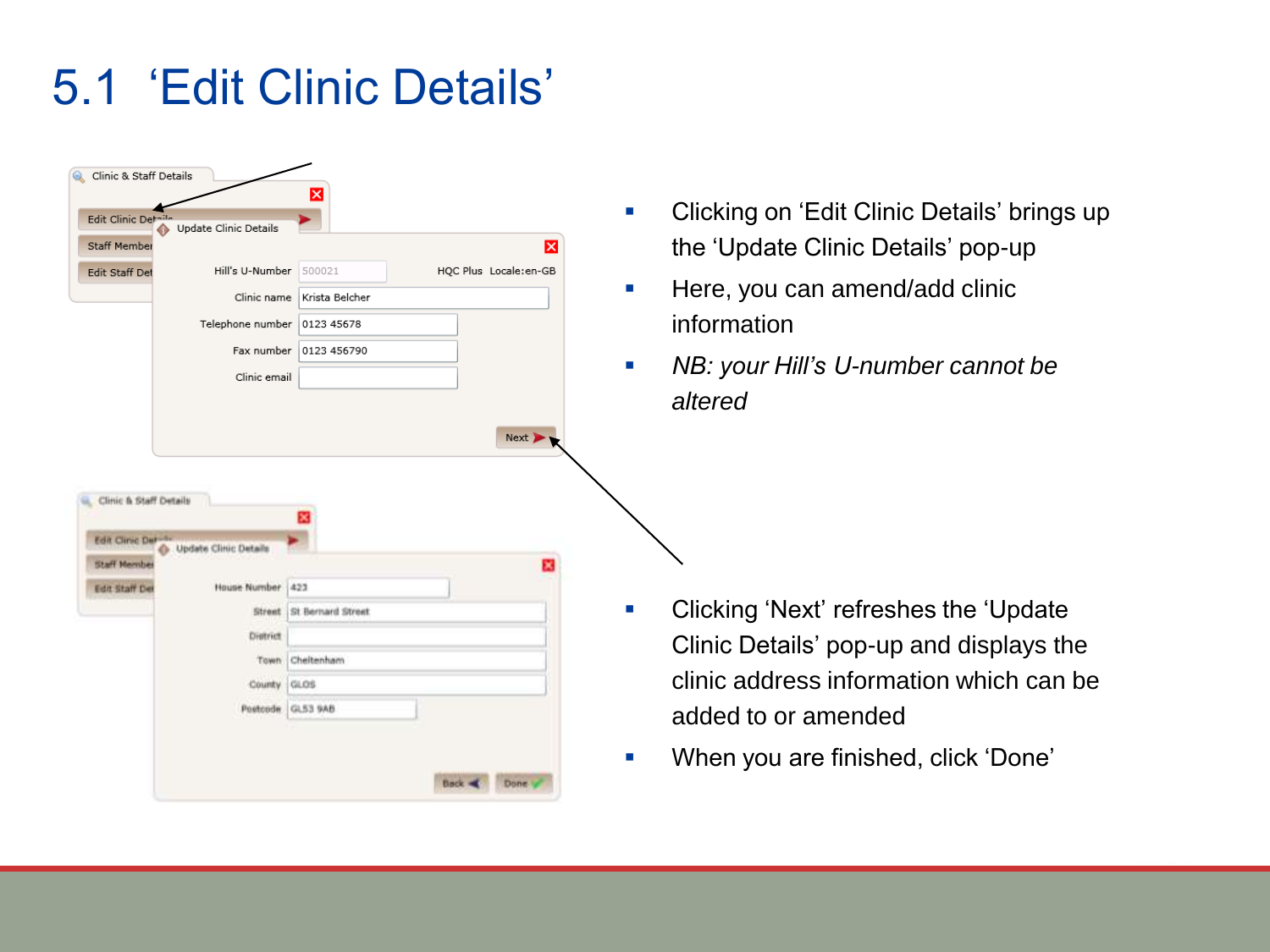# 5.2 'Staff Member Registration'

| Clinic & Staff Details        |               | ×          |             |
|-------------------------------|---------------|------------|-------------|
| <b>Edit Clinic Details</b>    |               |            |             |
| Staff Member Re Staff Details |               |            |             |
| <b>Edit Staff Details</b>     |               |            | ×           |
|                               | Title         | First name | Family name |
|                               |               |            |             |
|                               | Email address |            |             |
|                               | Role          |            |             |
|                               |               |            | Done '      |

| Clinic & Staff Details     |                               | ×          |                           |  |
|----------------------------|-------------------------------|------------|---------------------------|--|
| <b>Edit Clinic Details</b> |                               | ۰          |                           |  |
|                            | Staff Member Re Staff Details |            |                           |  |
| <b>Edit Staff Details</b>  |                               |            | ×                         |  |
|                            | Title                         | First name | Family name               |  |
|                            | Miss                          | Holly      | Green                     |  |
|                            | Email address                 |            | holly.green@userguide.com |  |
|                            | Role                          | Vet Nurse  |                           |  |
|                            |                               |            | Done                      |  |

**-** Clicking on 'Staff Member Registration' brings up the 'Staff Details' pop-up where you can add staff

- **When you have completed all the** fields, click 'Done'
- **The 'Staff Details' pop-up will** disappear and the data will be saved
- **The 'Clinic & Staff Details' pop-up will** remain on the webpage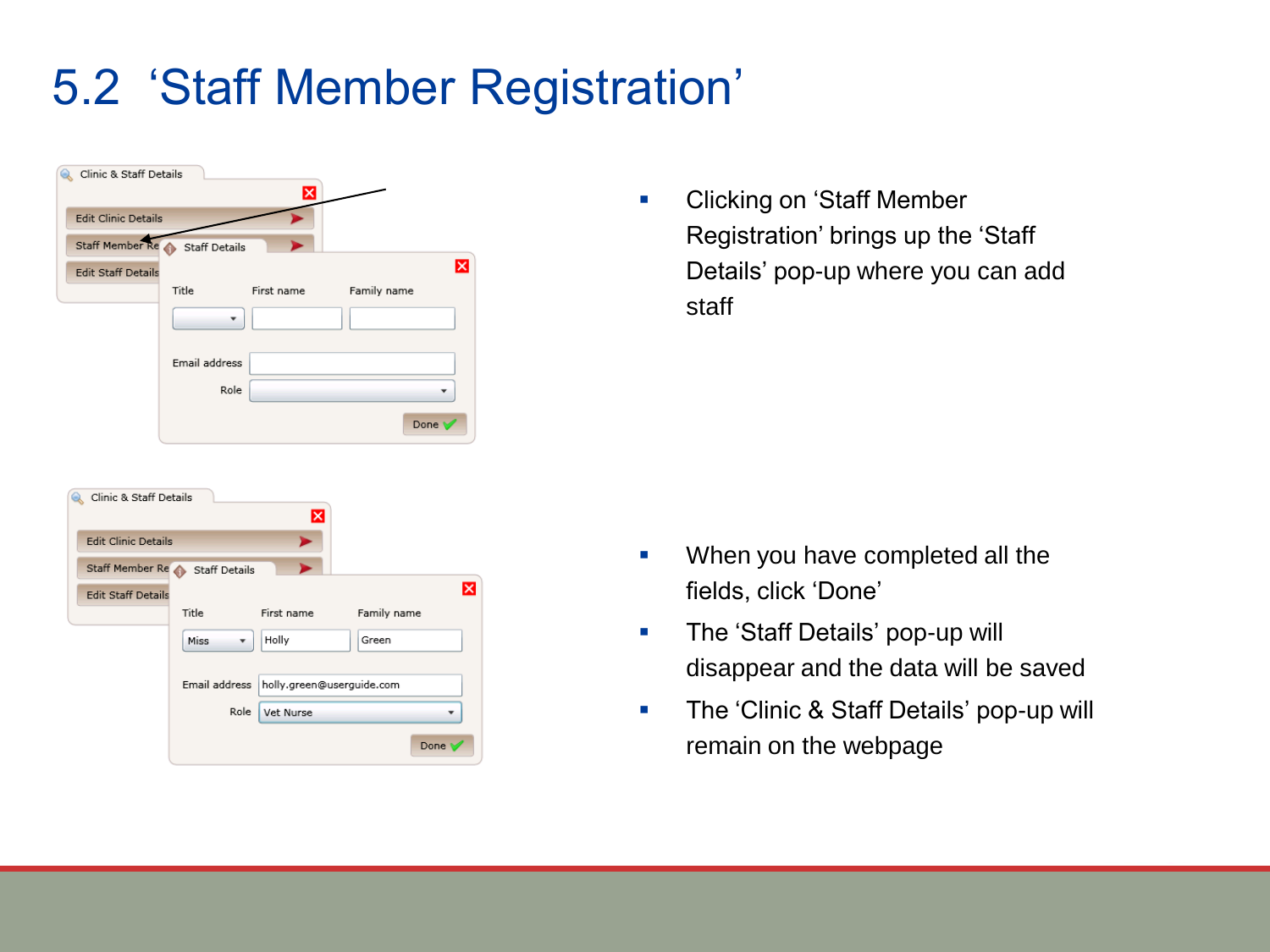# 5.3 'Edit Staff Details'

| <b>Edit Clinic Details</b>                           |                           |                         |                   |              |                               |         |   |
|------------------------------------------------------|---------------------------|-------------------------|-------------------|--------------|-------------------------------|---------|---|
| <b>Staff Member 9</b>                                | Staff Search              |                         |                   |              |                               |         |   |
| <b>Edit Staff Deta</b>                               |                           |                         |                   |              |                               |         | x |
|                                                      | First name                |                         | <b>Sumarne</b>    |              |                               | Search! |   |
|                                                      |                           | <b>Family Name</b>      | First Name        | <b>Title</b> | Email                         |         |   |
|                                                      | Edit                      | (Tast) Humphreys Ht     |                   | Dr           | michelie humphreys@ccipal.com |         |   |
|                                                      | Edit                      | (Test) Humphreys        | н                 | Mira         | michelle humphreye@colpal.com |         |   |
|                                                      | Edit                      | Bagnall                 | Charles           | Mr.          |                               |         |   |
|                                                      | <b>Bdit</b>               | bc                      | a                 | Mr           | a@bc.com                      |         |   |
|                                                      | 封政                        | Belcher                 | Krista            | Mrs          | info@pebbles-consultancy.com  |         |   |
|                                                      | 断线                        | Belcher                 | Kirisha           | Hr           | ents@pebbles-consultancy.com  |         |   |
|                                                      | Edit                      | bryan.                  | julian.           | Mr           | julian@vetsolutions.co.uk     |         |   |
|                                                      |                           |                         |                   |              |                               |         |   |
| Clinic & Staff Details<br><b>Edit Clinic Details</b> | Edit.                     | Clinton                 | Hilary            | Ms           |                               |         |   |
|                                                      | Staff Membre Staff Search |                         |                   |              |                               |         |   |
| <b>Lot Staff D</b>                                   | First name                |                         | Surname           |              | Green.                        | Search  |   |
|                                                      |                           |                         |                   |              |                               |         |   |
|                                                      |                           | Family Name             | <b>First Name</b> |              | Title:<br>Ensail<br>Miss.     |         |   |
|                                                      | Edit                      | Green.<br>Staff Details | Holly             |              | holly.green@userguide.com     |         |   |
|                                                      |                           |                         |                   |              |                               |         |   |
|                                                      |                           | Title                   | First name        |              | Family name                   |         |   |
|                                                      |                           | Miss                    | Holly<br>٠        |              | Green                         |         |   |
|                                                      |                           | Email address           |                   |              | holly.green@userguide.com     |         |   |

- **Clicking on 'Edit Staff Details' brings** up the 'Staff Search' pop-up
- **Fill in the surname or first name of the** staff member you wish to locate
- The staff member's record will be displayed
- Click on 'Edit' to make the necessary changes
- **•** Clicking 'Edit' brings up the 'Staff' Details' pop-up again, where you can amend information
- **•** Click 'Done' when you are finished
- Close the remaining pop-ups by clicking on each red cross in the top right corner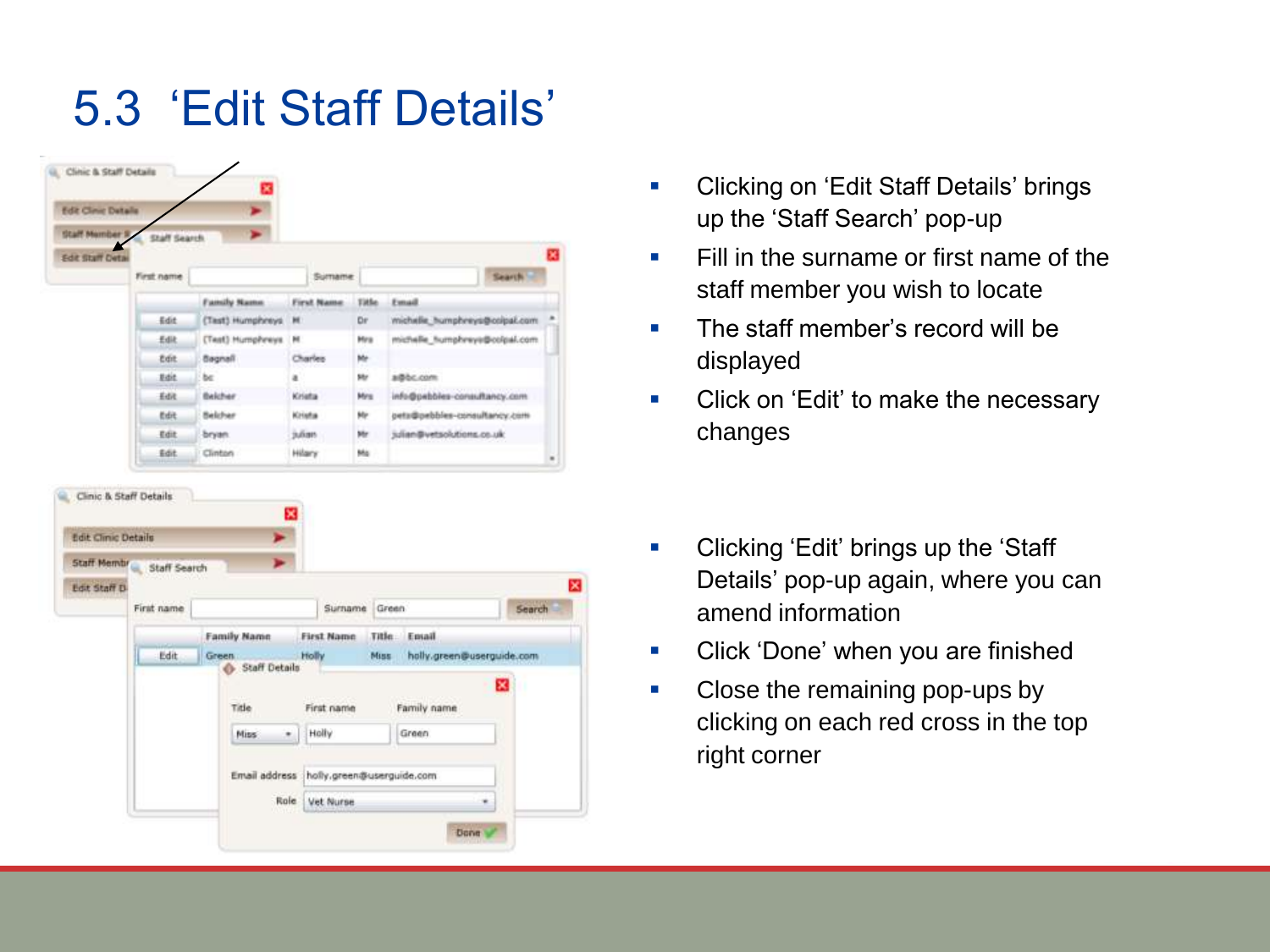### 6.0 'View Product List' area

Clicking on 'View Product List' in the main menu brings up the 'Products Search' pop-up:

╲

| <b>Create Recommendation</b><br><b>STAR</b>                                 | Client Registration |                              |      | Find Chent      |                     |  |   | View Recommendations | $f_{\rm H}$ | Clinic & Staff Details | $\bullet$ | <b>View Product List</b> |
|-----------------------------------------------------------------------------|---------------------|------------------------------|------|-----------------|---------------------|--|---|----------------------|-------------|------------------------|-----------|--------------------------|
|                                                                             |                     |                              |      |                 |                     |  |   |                      |             |                        |           |                          |
| <b>Products Search</b>                                                      |                     |                              |      |                 |                     |  |   |                      |             |                        |           |                          |
|                                                                             |                     |                              |      |                 |                     |  | × |                      |             |                        |           |                          |
| Product Family                                                              | Flavour             |                              |      |                 | Products Listed 289 |  |   |                      |             |                        |           |                          |
| All Products C Canine Only C Feline Only Cant Cant C Bags of Pouches Search |                     |                              |      |                 |                     |  |   |                      |             |                        |           |                          |
| Family                                                                      | <b>Variety</b>      | Pack Size                    | SKU. |                 | Price Pack Form     |  |   |                      |             |                        |           |                          |
| Prescription Diet** Carine/Feline a/d**                                     |                     | 156 g (x 24) 5670 £40.80 Can |      |                 |                     |  |   |                      |             |                        |           |                          |
| Prescription Diet <sup>11</sup> Canine b/d <sup>111</sup>                   |                     | $2$ kg                       | 9540 | £14.60 Bag      |                     |  |   |                      |             |                        |           |                          |
| Prescription Diet <sup>114</sup> Carine b/d <sup>144</sup>                  |                     | 14 <sub>kg</sub>             | 9797 | £68.50 Bag      |                     |  |   |                      |             |                        |           |                          |
| Prescription Diet <sup>re</sup> Canine b/d <sup>se</sup>                    |                     | $5$ kg                       | 9541 | £31.25 Bag      |                     |  |   |                      |             |                        |           |                          |
| Prescription Diet <sup>re</sup> Carine c/d <sup>ra</sup>                    |                     | $2$ kg                       | 8654 | £13.95 Bag      |                     |  |   |                      |             |                        |           |                          |
| Prescription Diet <sup>re</sup> Carine c/d <sup>re</sup>                    |                     | 5 k <sub>0</sub>             | 4342 | £31.25 Bag      |                     |  |   |                      |             |                        |           |                          |
| Prescription Diet <sup>re</sup> Canine c/d <sup>re</sup>                    |                     | 370 g (x 12)                 | 8001 | £22.80 Can      |                     |  |   |                      |             |                        |           |                          |
| Prescription Diet <sup>ra</sup> Canine c/d <sup>ra</sup>                    |                     | $14$ kg                      |      | 9382 £66.95 Bag |                     |  |   |                      |             |                        |           |                          |
|                                                                             |                     |                              |      |                 |                     |  |   |                      |             |                        |           |                          |
|                                                                             |                     |                              |      |                 |                     |  |   |                      |             |                        |           |                          |
|                                                                             |                     |                              |      |                 |                     |  |   |                      |             |                        |           |                          |
|                                                                             |                     |                              |      |                 |                     |  |   |                      |             |                        |           |                          |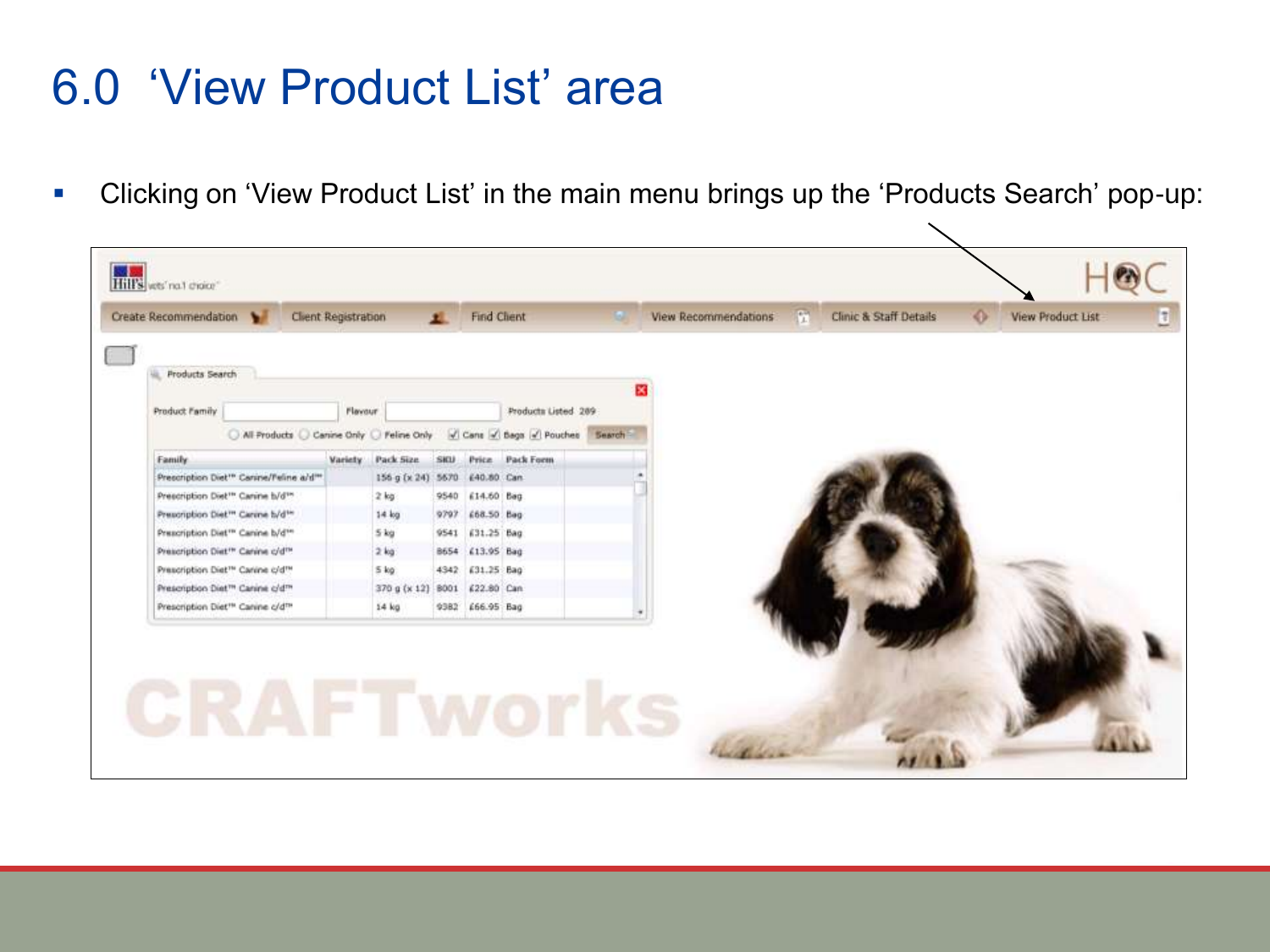# 6.1 Browsing the products

- **The 'Products Search' pop-up** contains all the existing canine and feline feeding products
- **This allows you to see all** available products, the weights they are available in and the cost of each
- You can scroll down through the entire product list or use the data fields at the top of the popup to browse by:
	- **Canine or feline products**
	- **•** product family
	- **flavour of food**
	- **food in cans**
	- **food in bags**
	- food in pouches

| Product Family |                                                                           | <b>Flavour</b>                |                               |                  | Products Listed 289 | B |
|----------------|---------------------------------------------------------------------------|-------------------------------|-------------------------------|------------------|---------------------|---|
|                | All Products C Canine Only C Feline Only ( Cans of Bags of Pouches Search |                               |                               |                  |                     |   |
| Family.        |                                                                           | <b><i><u>Marielly</u></i></b> | Pack Size                     |                  | SKU Price Pack Form |   |
|                | Prescription Diet <sup>ro</sup> Canine/Feline a/d <sup>ust</sup>          |                               | 156 g (x 24) 5670 £40.80 Can. |                  |                     |   |
|                | Prescription Diet <sup>on</sup> Canina k/d <sup>on</sup>                  |                               | $2 \text{ kg}$                | 9540 £14.60 flag |                     |   |
|                | Prescription Diet <sup>er</sup> Canine Is/6 <sup>re</sup>                 |                               | 14 <sub>kg</sub>              | 9797 (68.50 Bag  |                     |   |
|                | Prescription Diet <sup>ra</sup> Canine t/d <sup>re-</sup>                 |                               | 5 <sub>kg</sub>               | 9541 431-25 flog |                     |   |
|                | Prescription Diet <sup>ro</sup> Canine c/d <sup>on</sup>                  |                               | $2 \log$                      | 5654 £13.95 Bag  |                     |   |
|                | Prescription Diet <sup>ro</sup> Canine c/d <sup>re</sup>                  |                               | 5kg                           | 4342 £31.25 Bag  |                     |   |
|                | Prescription Diet <sup>en</sup> Canine c/d <sup>ro</sup>                  |                               | 370 g (x 12) 8001             | £22.80 Can       |                     |   |
|                | Prescription Diet <sup>en</sup> Canine c/d <sup>re-</sup>                 |                               | 14 kg                         | 9382 £66.95 Bag  |                     | ٠ |

|                |                                                           |         |         |                         |            |                    |                        | lx |
|----------------|-----------------------------------------------------------|---------|---------|-------------------------|------------|--------------------|------------------------|----|
| Product Family | science                                                   | Flavour | chicken |                         |            | Products Listed 47 |                        |    |
|                | All Products © Canine Only © Feline Only                  |         |         | □ Cans √ Bags D Pouches |            |                    | Search                 |    |
| Family         |                                                           |         | Variety | <b>Pack Size</b>        | <b>SKU</b> |                    | <b>Price Pack Form</b> |    |
|                | Science Plan™ Canine Adult Oral Care                      |         | Chicken | 5 kg                    | 9462       | ¥30.35 Bag         |                        |    |
|                | Science Plan™ Canine Adult Oral Care                      |         | Chicken | 2 ka                    | 8932       | £12.70 Bag         |                        |    |
|                | Science Plan™ Canine Adult Performance                    |         | Chicken | 15 kg                   | 4245       | £52.40\ Bag        |                        |    |
|                | Science Plan™ Puppy Healthy Development™ Medium           |         | Chicken | 15 kg                   | 4259       | £52.99             | Bag                    |    |
|                | Science Plan™ Puppy Healthy Development™ Medium   Chicken |         |         | 1 kg                    | 5224       | £5.40              | Bag                    |    |
|                | Science Plan™ Puppy Healthy Development™ Medium   Chicken |         |         | 3 kg                    | 7692       | £15.20             | Bag                    |    |
|                | Science Plan™ Puppy Healthy Development™ Medium   Chicken |         |         | 7.5 kg                  | 4255       | £33.30             | Bag                    |    |
|                | Science Plan™ Puppy Healthy Development™ Mini             |         | Chicken | 1 kg                    | 5220       | £5.40              | Bag                    |    |